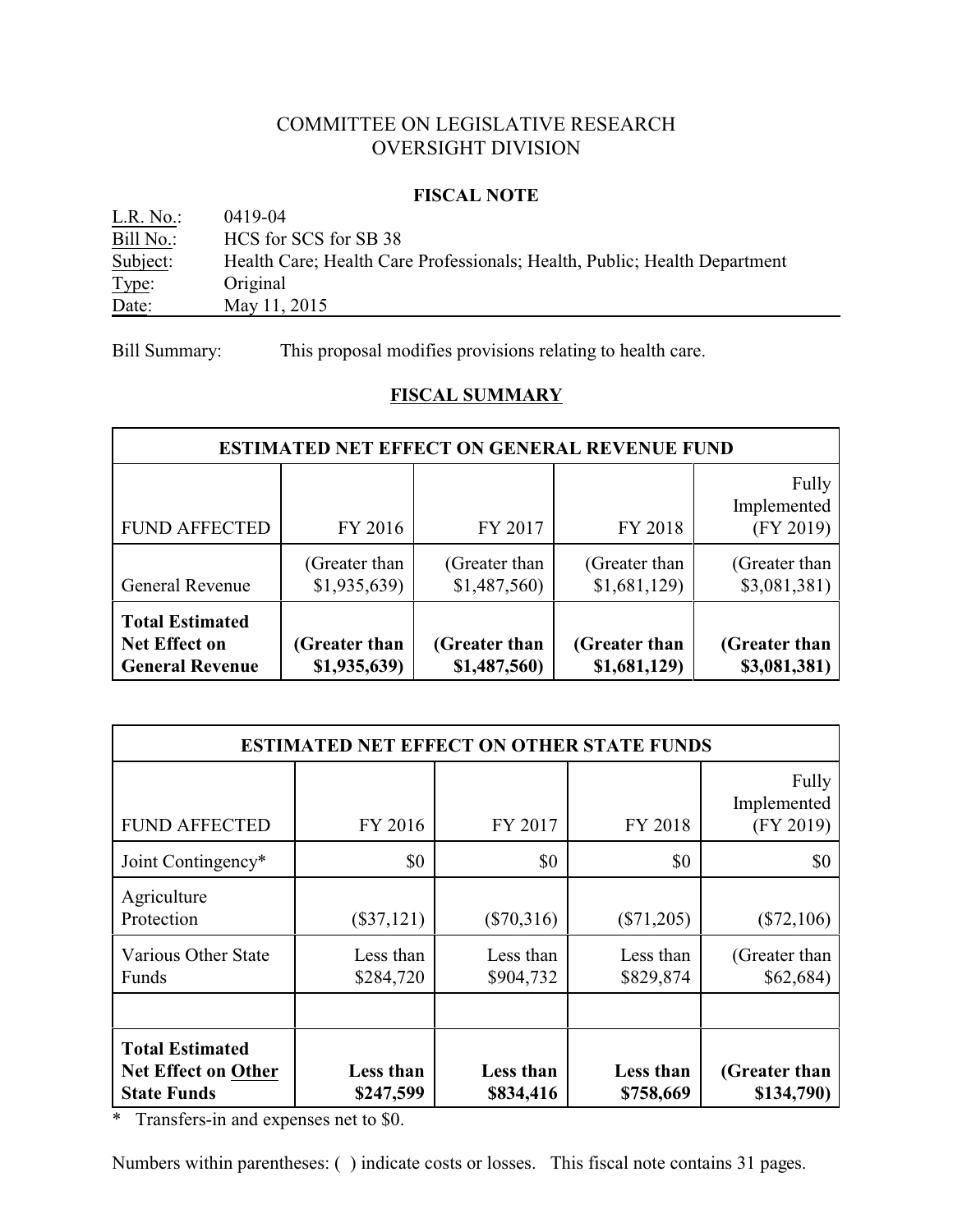| <b>ESTIMATED NET EFFECT ON FEDERAL FUNDS</b>                                                                                                                                                       |                           |                           |                           |                                   |  |  |
|----------------------------------------------------------------------------------------------------------------------------------------------------------------------------------------------------|---------------------------|---------------------------|---------------------------|-----------------------------------|--|--|
| <b>FUND AFFECTED</b>                                                                                                                                                                               | FY 2016                   | FY 2017                   | FY 2018                   | Fully<br>Implemented<br>(FY 2019) |  |  |
| Federal                                                                                                                                                                                            | (Greater than<br>\$12,500 | (Greater than<br>\$25,000 | (Greater than<br>\$25,000 | (Greater than<br>\$25,000         |  |  |
|                                                                                                                                                                                                    |                           |                           |                           |                                   |  |  |
| <b>Total Estimated</b><br><b>Net Effect on All</b><br>(Greater than<br>(Greater than<br>(Greater than<br>(Greater than<br><b>Federal Funds</b><br>\$12,500)<br>\$25,000)<br>\$25,000)<br>\$25,000) |                           |                           |                           |                                   |  |  |

| <b>ESTIMATED NET EFFECT ON FULL TIME EQUIVALENT (FTE)</b> |                |                |                |                                   |  |
|-----------------------------------------------------------|----------------|----------------|----------------|-----------------------------------|--|
| <b>FUND AFFECTED</b>                                      | FY 2016        | FY 2017        | FY 2018        | Fully<br>Implemented<br>(FY 2019) |  |
| General Revenue                                           | 8.2            | 8.2            | 8.2            | 8.2                               |  |
| Joint Contingency                                         | $\overline{2}$ | $\overline{2}$ | $\overline{2}$ | 2                                 |  |
| Agriculture<br>Protection                                 |                | 1              |                |                                   |  |
| Various Other State<br>Funds                              | 0.6            | 0.6            | 0.6            | 0.6                               |  |
| Federal                                                   | 1.2            | 1.2            | 1.2            | 1.2                               |  |
| <b>Total Estimated</b><br>Net Effect on<br><b>FTE</b>     | 13             | 13             | 13             | 13                                |  |

 $\boxtimes$  Estimated Net Effect (expenditures or reduced revenues) expected to exceed \$100,000 in any of the three fiscal years after implementation of the act.

| <b>ESTIMATED NET EFFECT ON LOCAL FUNDS</b> |         |         |         |                                   |  |  |
|--------------------------------------------|---------|---------|---------|-----------------------------------|--|--|
| <b>FUND AFFECTED</b>                       | FY 2016 | FY 2017 | FY 2018 | Fully<br>Implemented<br>(FY 2019) |  |  |
| <b>Local Government</b>                    | \$0     | \$0     | \$0     | \$0                               |  |  |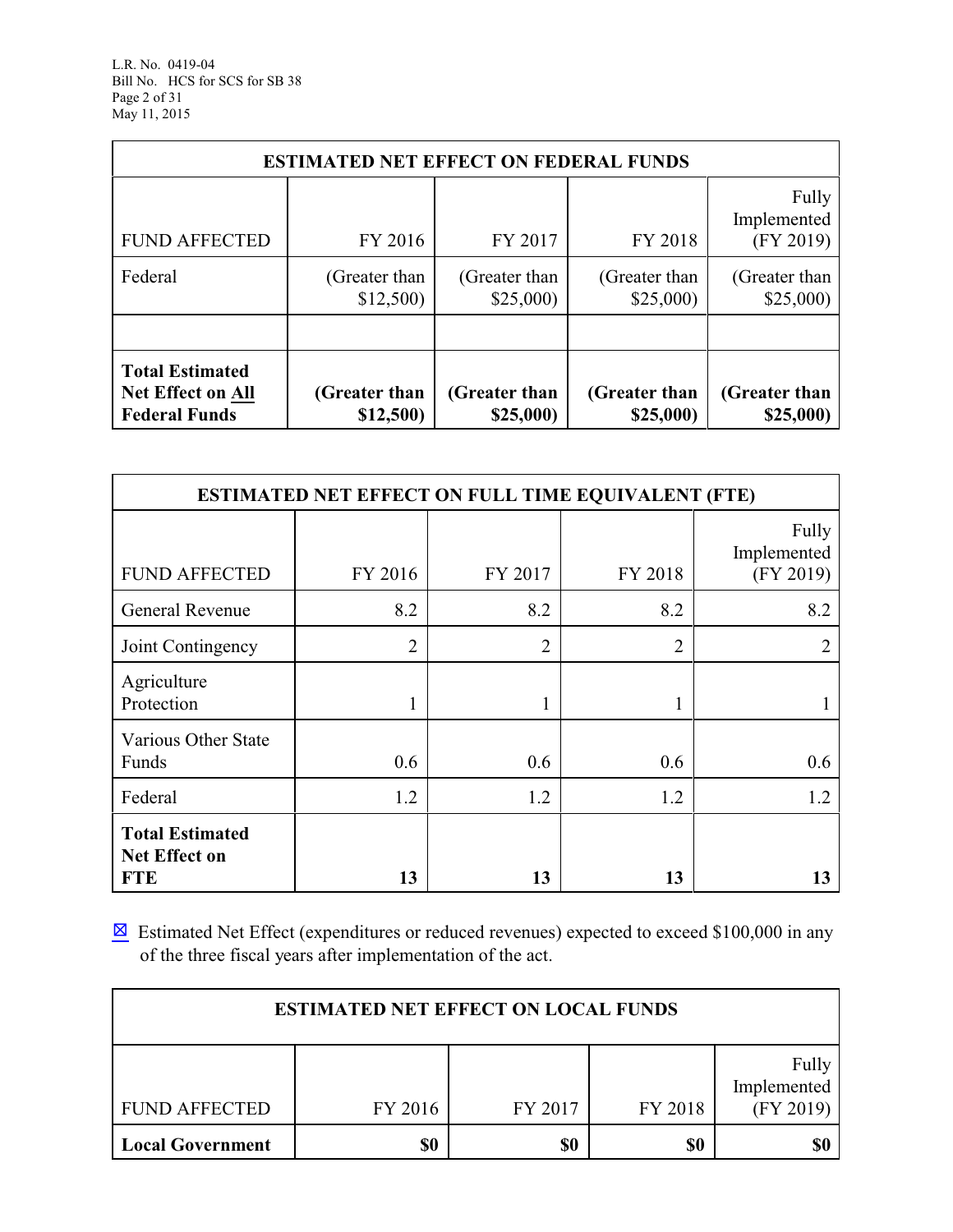L.R. No. 0419-04 Bill No. HCS for SCS for SB 38 Page 3 of 31 May 11, 2015

# **FISCAL ANALYSIS**

## ASSUMPTION

#### §§191.236 - 191.238 - Health Information Organizations

Officials from the **Department of Social Services (DSS), MO HealthNet Division (MHD)** state the DSS is still analyzing the proposed changes in sections 191.236, 191.237, and 191.238. At this time, the fiscal impact to the DSS is unknown. This legislation would require the DSS to make state agency sponsored data sets available to any "approved health information organization". In order to exchange data with an approved health information organization, the state would have to update its system. The cost to update the state system is estimated to range from \$165,000 to \$750,000 depending on the system changes needed. It is unknown how many health information organizations would request the ability to exchange data, who would incur the cost, and if there would be any annual fees. Additionally, it is unknown how the Missouri Health Information Exchange Commission would be funded and how much administrative support the Commission would need. Therefore, due to these reasons and the need to further review the legislation, the DSS is submitting an unknown fiscal impact.

**Oversight** notes the DSS assumes unknown costs exceeding a minimum of \$165,000 each year plus other unknown costs. Since it is unknown how these costs will be split between General Revenue (GR) and Federal Funds, for fiscal note purposes, Oversight is assuming unknown costs exceeding \$200,000 annually, split 50/50 between GR and Federal Funds.

#### §192.380 - Perinatal Advisory Council

Officials from the **Department of Health and Senior Services (DHSS)** state section 192.380.2 creates a Perinatal Advisory Committee (PAC) and directs the DHSS to provide necessary support to the council. In addition, DHSS would be responsible for organizing and hosting stakeholder meetings to gather public input to be shared with the PAC. DHSS will need a full time Health Program Representative III (\$38,928 annually) to support and staff the 17 member Perinatal Advisory Council appointed by the Governor. Duties of this position include but are not limited to the following:

- Coordinate with Governor's Office to ensure appointments are made according to membership requirements in Section 192.380.2;
- Assisting potential members with the application process;
- Arrange the council meetings, identify locations for the meetings, and prepare agendas and minutes of the meeting as requested by the Council Chair;
- Coordinate the stakeholder input meetings to be held around the state;
- Provide support for the members of the council, performing relevant data inquiries and compilation of information as requested by the Chair or other members;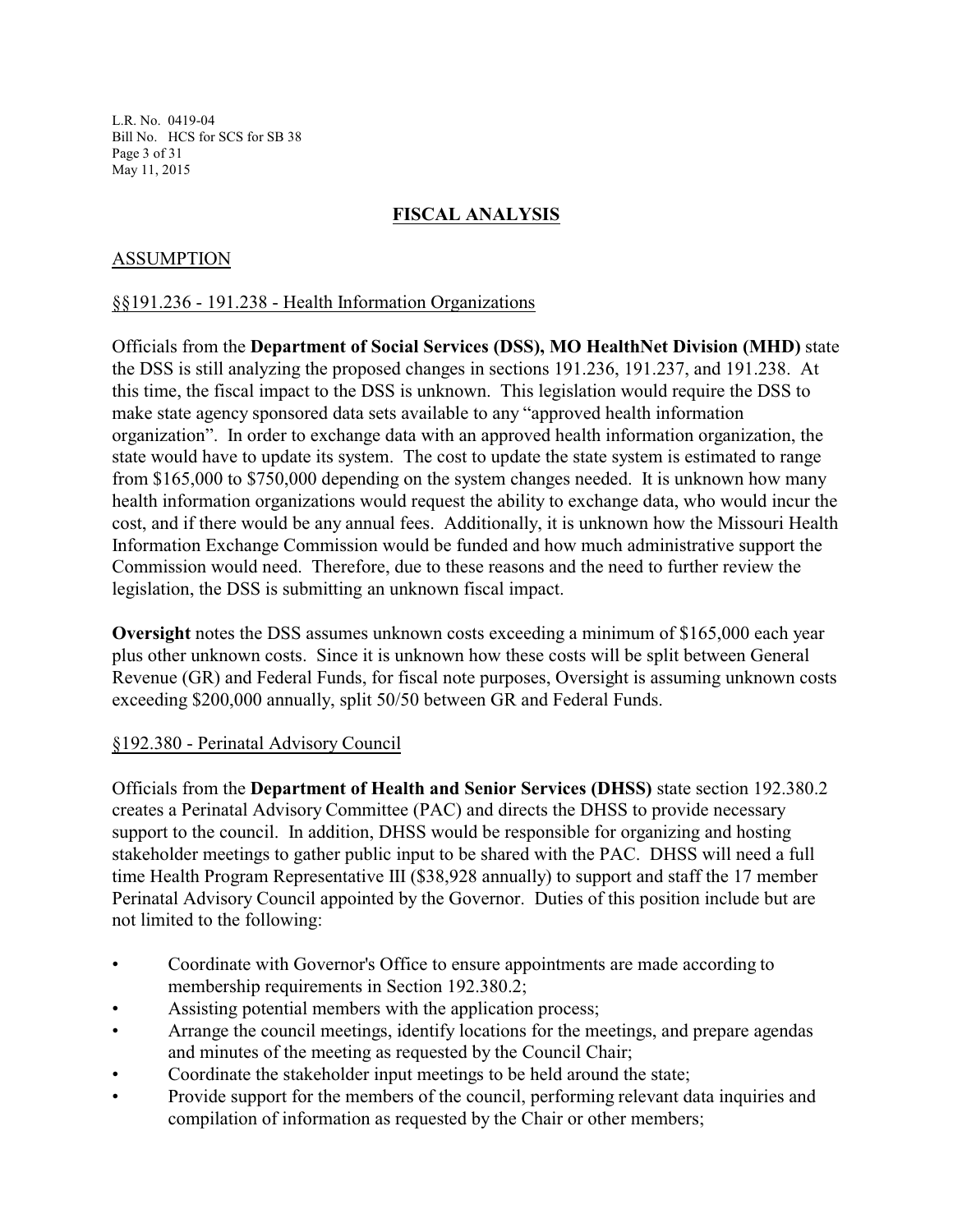L.R. No. 0419-04 Bill No. HCS for SCS for SB 38 Page 4 of 31 May 11, 2015

## ASSUMPTION (continued)

- Coordinate collaboration with other appropriate agencies and entities needed to administer provisions of the proposed legislation; and
- Creation and dissemination of reports that compiles information reported on all high-risk birth outcomes (Section 192.380.4(4)) and other information that will be used by the PAC to evaluate and monitor the performance of the perinatal system in Missouri (Section 192.380.4(9)).

Additional funds are requested for the reimbursement of travel expenses for PAC members to attend PAC meetings and to attend the stakeholder public input meetings to be held around the state. DHSS assumes the regular meetings will be held monthly for the first year and quarterly thereafter. It is also assumed that there will be four stakeholder meetings around the state (two urban and two rural) and that a maximum of 6 PAC members will attend those meetings. The cost per PAC member to attend these meetings is calculated at \$180 per day for lodging, meals, and mileage. The total travel cost for stakeholder meetings in the first year calculates to \$4,320 (6 members x 4 meetings x \$180). The total cost for PAC regular meetings in the first year is calculated at \$36,720 (17 members x 12 meetings x \$180). The total cost for PAC meetings in subsequent years is calculated at \$12,240 (17 members x 4 meetings x \$180) each year.

Section 192.380.9 indicates that the DHSS is to promulgate rules and regulations by January 1, 2017, to establish the standards developed by the Council. DHSS will need a full time Registered Nurse Manager (\$65,359 annually) and one Administrative Office Support Assistant (AOSA) (\$28,104 annually) to support and staff the 17 member Perinatal Advisory Council appointed by the Governor. These two staff will be hired on September 1, 2015.

Section 192.380.10 requires DHSS, beginning January 1, 2016, to ensure that hospital application for license shall include the appropriate level of maternal care designation and neonatal care designation as determined by the standards outlined in subsection 5 of proposed legislation.

DHSS will hire four Health Facilities Nursing Consultants (HFNC, \$53,124 annually, each) to assist in stakeholder engagement and to enforce the rules and regulations as they are promulgated. The HFNC will also survey the facilities for compliance with the standards. This staff will be hired on September 1, 2015.

This program will be similar in operation to the existing Time Critical Diagnosis (TCD) program. The TCD program is voluntary and has two HFNCs and an AOSA dedicated to the program. The program proposed by this bill will impact any hospital with one or more obstetric beds, far more hospitals than the voluntary TCD program. As a result, DRL anticipates staffing requirements of four (4) HFNCs, one AOSA, and one program manager.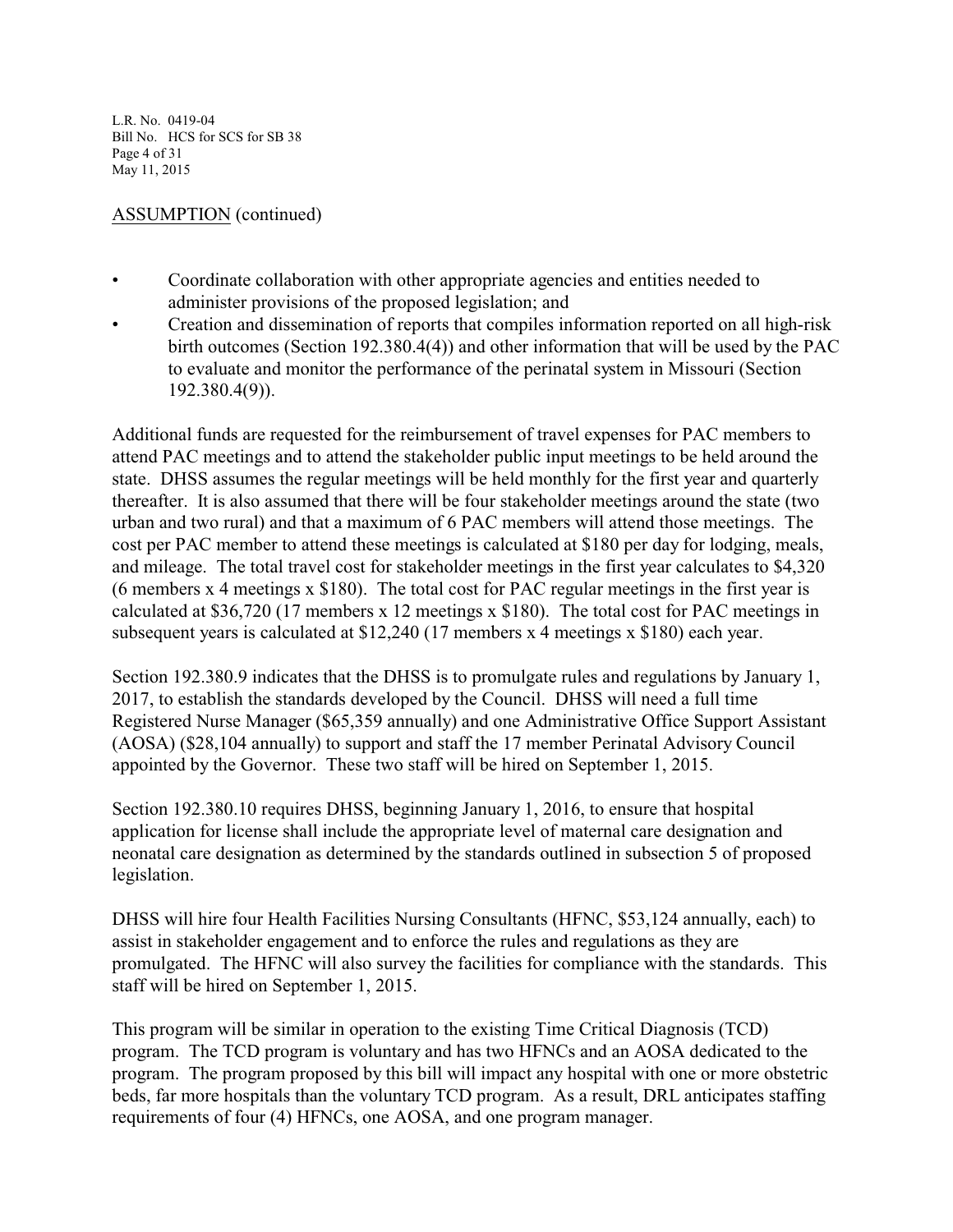L.R. No. 0419-04 Bill No. HCS for SCS for SB 38 Page 5 of 31 May 11, 2015

## ASSUMPTION (continued)

Section 192.380.3 states that "broad public and stakeholder input" will be utilized to assist the PAC in making recommendations for the division of the state into neonatal and maternal care regions. It is assumed that obtaining this input from the public will be the duty of the DHSS. Organizing a minimum of four town hall meetings across the state in urban and rural areas would be necessary to accomplish this task.

Total costs to the General Revenue Fund for this proposal are estimated to be \$543,925 for FY 2016; \$620,306 for FY 2017; and \$627,871 for FY 2018.

**Oversight** extrapolated DHSS costs to FY 2019 using a 1% inflationary rate for salary related expenses and a 2.5% inflationary rate for all other costs (the same rates currently used in fiscal note calculations). Fully Implemented Costs present all agency costs to the first year of full implementation of all provisions of the proposal.

Officials from the **DSS-MHD** state MO HealthNet bases hospital reimbursement for a given year on the fourth prior year cost report. If the standards were implemented by hospitals by January 1, 2016, there could be additional costs beginning with the 2016 cost reports. MO HealthNet would use 2016 cost reports to establish reimbursement for FY 2020. Therefore, there would not be a fiscal impact to MHD for FY 2016, FY 2017, FY 2018 or FY 2019, but starting FY 2020 there would be an additional cost. However, MHD assumes any increase in costs would be offset by savings through improved birth outcomes and, therefore, the net impact for this section to MHD would be \$0.

Officials from the **Office of the Governor (GOV)** state section 192.380 establishes the Perinatal Advisory Council which consists of seventeen gubernatorial appointees. There should be no added cost to the GOV as a result of this measure. However, if additional duties are placed on the office related to appointments in other Truly Agreed To and Finally Passed (TAFP) legislation there may be the need for additional staff resources in future years.

# §197.130 - Patient Notification

Officials from the **DSS-MHD** state this section requires hospitals to provide written notice to patients admitted under observational status during the intake process, at any time the patient's status changes, and upon discharge. Further, upon discharge, hospital admission staff are required to provide written notice regarding the patient's inpatient status, observational status, or both. This notice is required to include a statement whether the patient is being admitted to the hospital under inpatient or observational status, that their observational status may impact their insurance coverage, to specifically include MO HealthNet coverage, and a recommendation that the patient contact his/her insurance carrier for additional information on the impact of their observational admittance status.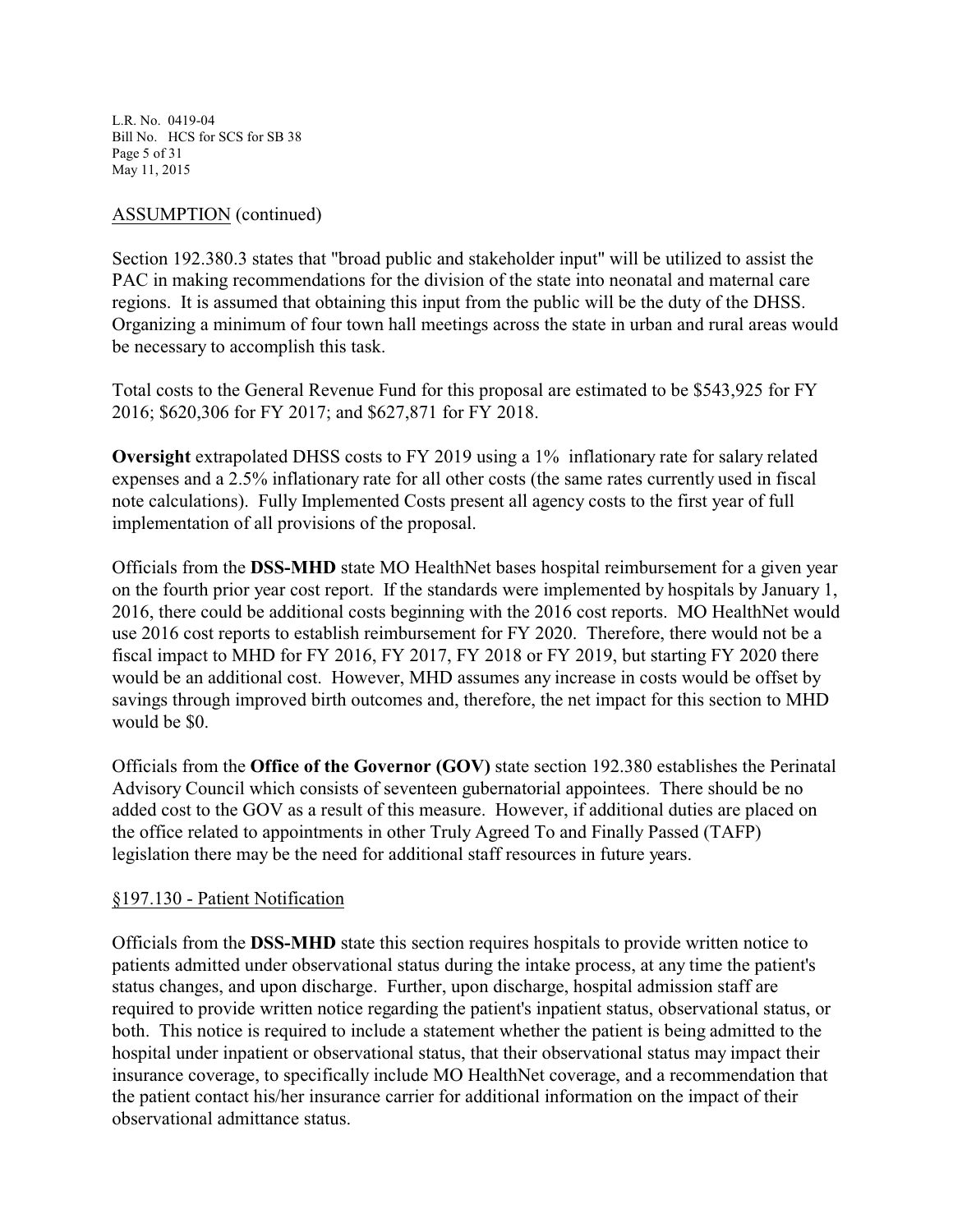L.R. No. 0419-04 Bill No. HCS for SCS for SB 38 Page 6 of 31 May 11, 2015

### ASSUMPTION (continued)

In contrast, previous bills had language about providing costs and ramifications of the patient's status and also required that hospitals train staff on billing implications of the outpatient status and the impact of the status on the patient's eligibility.

Because these requirements have been lifted from hospitals, MHD assumes that there will be minimum costs to hospitals, and does not anticipate a fiscal impact.

#### §208.065 - Eligibility Verification

Officials from the **Department of Social Services (DSS)** provide the following assumptions for this proposal:

This section requires the DSS to procure a contract no later than January 1, 2016, to verify eligibility for assistance under the supplemental nutrition assistance program (SNAP); the temporary assistance for needy families (TANF) program; Women, Infants and Children (WIC) supplemental nutrition program; child care assistance program; and the MO HealthNet program using name, date of birth, address, and Social Security number of each applicant and recipient against public records and other data sources to verify eligibility data.

DSS assumes the department would contract for this service. The contractor will conduct data match services to determine which participants may not be eligible for SNAP, TANF, child care assistance and MO HealthNet benefits. If there is no information/data that contradicts the original determination of benefits, then DSS assumes the participants are still eligible. However, DSS assumes all final eligibility determinations will be made by FSD.

Estimates for a contractor to provide services to implement eligibility determinations are based on past calculations prepared for the FY 2015 budget cycle as part of the Governor's recommendation. In addition, DSS assumes for the cases that are identified, case management services would be contracted to provide follow up analysis of each case. Contract and case management costs are estimated to be \$2,774,200 (\$1,120,167 GR; \$1,654,033 Federal) in FY 2016, \$3,977,001 (\$1,710,357 GR; \$2,266,644 Federal) in FY 2017 and \$4,144,035 (\$1,782,192 GR; \$2,361,843 Federal) in FY 2018.

DSS based its savings on the Illinois Medicaid Redetermination Project report. According to the Illinois information, many Illinois cases had not been reinvestigated for some time. Missouri has been timelier on reinvestigations; therefore, DSS assumes a lesser percentage of cases reviewed would be cancelled. DSS assumed 75% of the Illinois caseload for the first 5 months of the first calendar year; 50% of the Illinois caseload for the last 7 months of the first calendar year and the first 6 months of the second calendar year; and then 25% of the Illinois caseload for the remainder of year two. There are no additional savings projected for year three.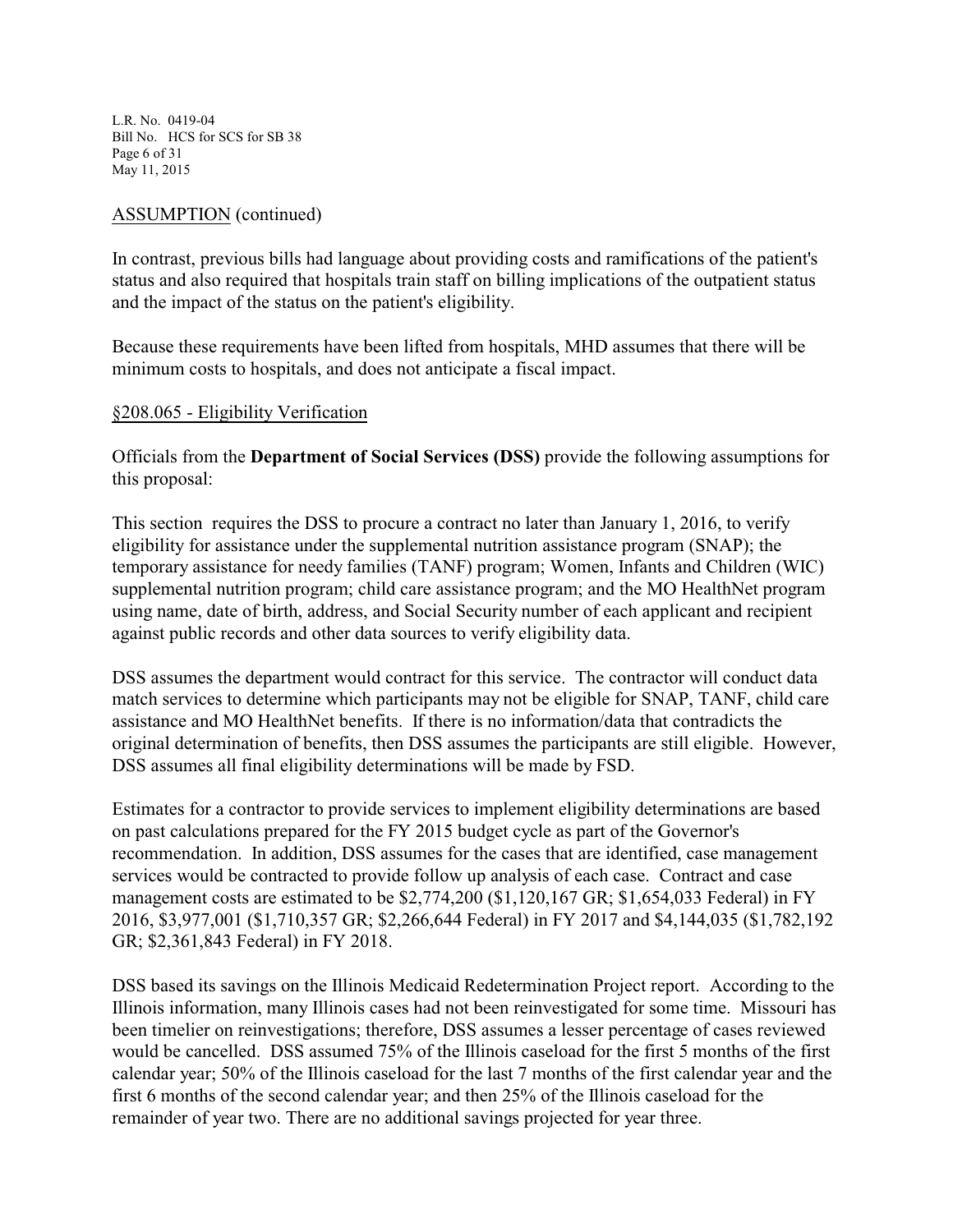L.R. No. 0419-04 Bill No. HCS for SCS for SB 38 Page 7 of 31 May 11, 2015

## ASSUMPTION (continued)

**Medicaid savings:** DSS assumes \$236 per member per month (PMPM) savings. This is half of TANF participant PMPM costs. Illinois found that many participants losing coverage did not have PMPM costs representative of the caseload because they had not accessed services. Illinois' actual PMPM savings from first group was \$55 PMPM. DSS assumes Missouri savings would be more since Missouri has been completing reinvestigations timelier. Potential savings to the state from recoveries is \$2,280,112 (\$501,766 GR; \$334,511 Other Funds; \$1,443,835 Federal) in FY 2016; \$8,867,102 (\$1,951,312 GR; \$1,300,875 Other Funds; \$5,614,915 Federal) in FY 2017; for a cumulative total savings of \$14,947,400 (\$3,289,355 GR; \$2,192,903 Other Funds; \$9,465,142 Federal) in FY 2018.

**SNAP savings:** DSS assumes \$261 per member per month (PMPM) savings. Using the same methodology, potential savings are \$1,143,180 in Federal Funds for FY 2016; \$4,444,830 in Federal Funds for FY 2017; for a total cumulative SNAP Federal Fund savings of \$7,493,832 in FY 2018.

Food Stamp benefits are paid by the federal government and are not included in FSD's appropriations.

#### CFR 272.4(a)(2) Program administration and personnel requirements:

Due to federal rules for the Food Stamp program, FSD would be required to request a waiver to implement this process for Food Stamp applicants. If the waiver is not approved by the federal Food and Nutrition Services, FSD reasonably anticipates there could be sanctions imposed by the United State government if this process were implemented without an approved waiver. These sanctions could include a disallowance of some or all of the federal Food Stamp program funding.

**TANF savings:** DSS assumes \$227 per member per month (PMPM) savings. Using the same methodology, potential savings are \$72,867 in Federal Funds in FY 2016; \$282,615 in Federal Funds in FY 2017; for a total cumulative TANF Federal Funds savings of \$477,381 in FY 2018.

This would result in a reduction of TANF spending on cash assistance, but not a savings in TANF funding because all TANF must be spent on one of the four purposes of the TANF program:

- 1) To provide assistance to needy families;
- 2) To end dependence of needy parents by promoting job preparation, work and marriage;
- 3) To prevent and reduce out-of-wedlock pregnancies; and
- 4) To encourage the formation and maintenance of two-parent families.

FSD anticipates a shift in spending from cash grants to eligible families to other purposes of the TANF program.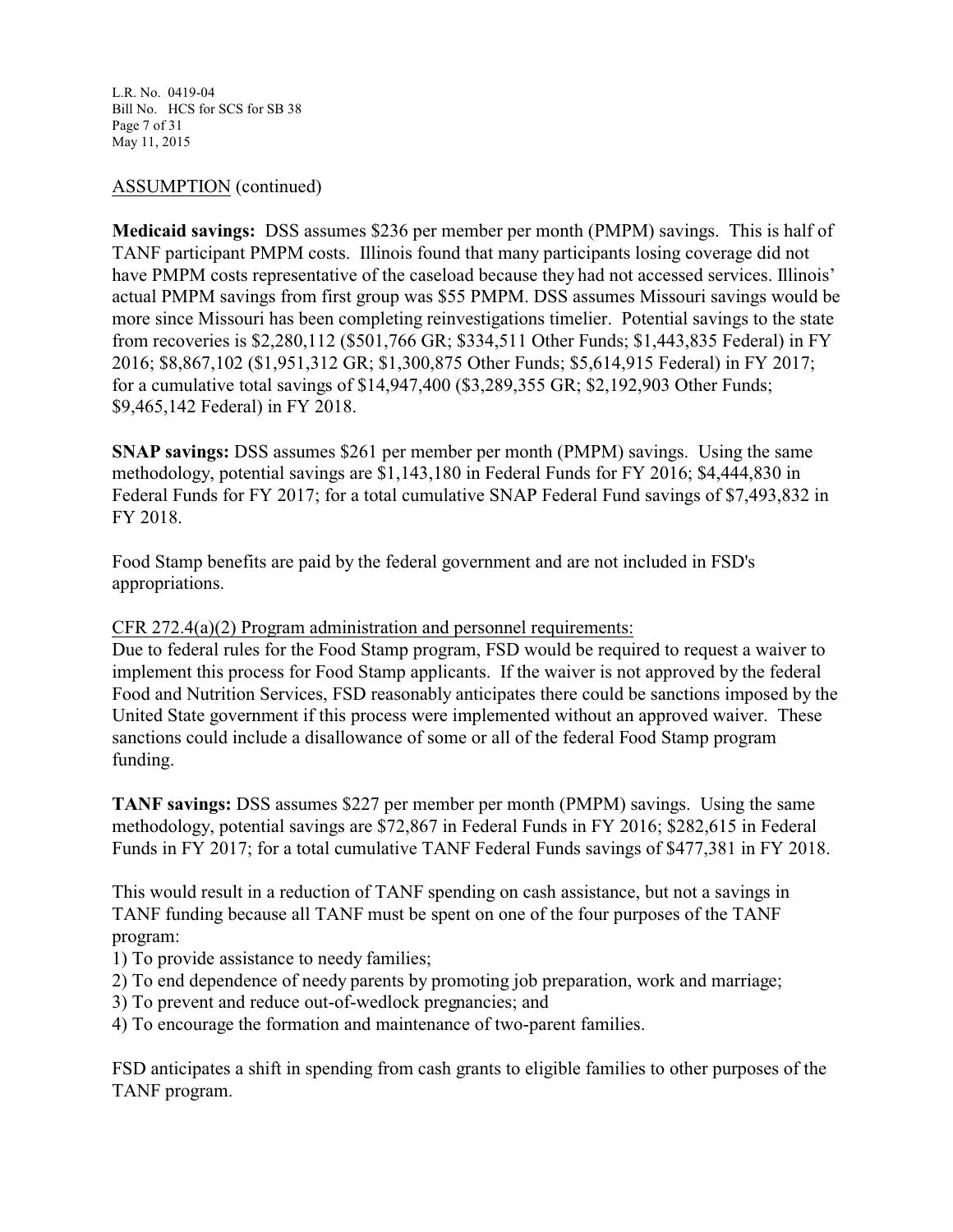L.R. No. 0419-04 Bill No. HCS for SCS for SB 38 Page 8 of 31 May 11, 2015

## ASSUMPTION (continued)

**Child care savings:** DSS assumes \$309 per member per month (PMPM) savings. Using the same methodology, potential savings are \$112,167 in Federal Funds for FY 2016; \$437,235 in Federal Funds for FY 2017; for a total cumulative Child Care Development Federal Fund savings of \$735,729 in FY 2018.

This would result in a reduction of child care spending on assistance, but not a savings in Child Care Development Fund (CCDF) funding because all CCDF must be spent on child care assistance or child care quality programs.

Estimated cumulative savings for these four programs are \$3,608,326 (\$501,766 GR, \$334,511 Other Funds, \$2,772,049 Federal) in FY 2016; \$14,031,782 (\$1,951,312 GR, \$1,300,875 Other Funds, \$10,779,595 Federal) in FY 2017; for a total cumulative savings for four programs of \$23,654,342 (\$3,289,355 GR, \$2,192,903 Other Funds, \$18,172,084 Federal) in FY 2018. DSS assumes no additional savings after the third year (FY 2018)

## TOTAL IMPACT

|         | <b>TOTAL</b> | GR.           | Federal      | Other Funds |
|---------|--------------|---------------|--------------|-------------|
| FY 2016 | \$834,126    | $(\$618,401)$ | \$1,118,016  | \$334,511   |
| FY 2017 | \$10,054,780 | \$240,955     | \$8,512,950  | \$1,300,875 |
| FY 2018 | \$19,510,306 | \$1,507,163   | \$15,810,240 | \$2,192,903 |
| FY 2019 | \$19,336,257 | \$1,432,311   | \$15,711,043 | \$2,192,903 |
| FY 2020 | \$19,154,897 | \$1,354,315   | \$15,607,679 | \$2,192,903 |
| FY 2021 | \$18,965,921 | \$1,273,044   | \$15,499,974 | \$2,192,903 |

**Oversight** will present the individual savings for Medicaid/MO HealthNet and SNAP by year rather than as cumulative totals. Since funds for TANF must be spent on one of the four purposes of the TANF program and Child Care funds must be spent on child care assistance or child care quality programs, these do not actually present a savings to the state and will not be presented in the fiscal note.

**Division of Legal Services (DLS)** officials state it is assumed that the contractor's review of all applicant and client eligibility information would result in additional adverse case actions due to the contractor's discovery of previously unreported adverse eligibility information. The additional case closings would in turn result in additional hearings contesting the adverse action taken by FSD. It is not possible to accurately estimate the increase in hearings as it is not possible to accurately measure the potential for fraud by FSD clients, but it can be assumed there would be at least a one percent increase in administrative hearings. In calendar year 2014, the DLS Hearings Unit issued 12,516 decisions of all types. Assuming there was a 1% increase in hearings, DLS anticipates that 125 additional administrative hearings will be requested to contest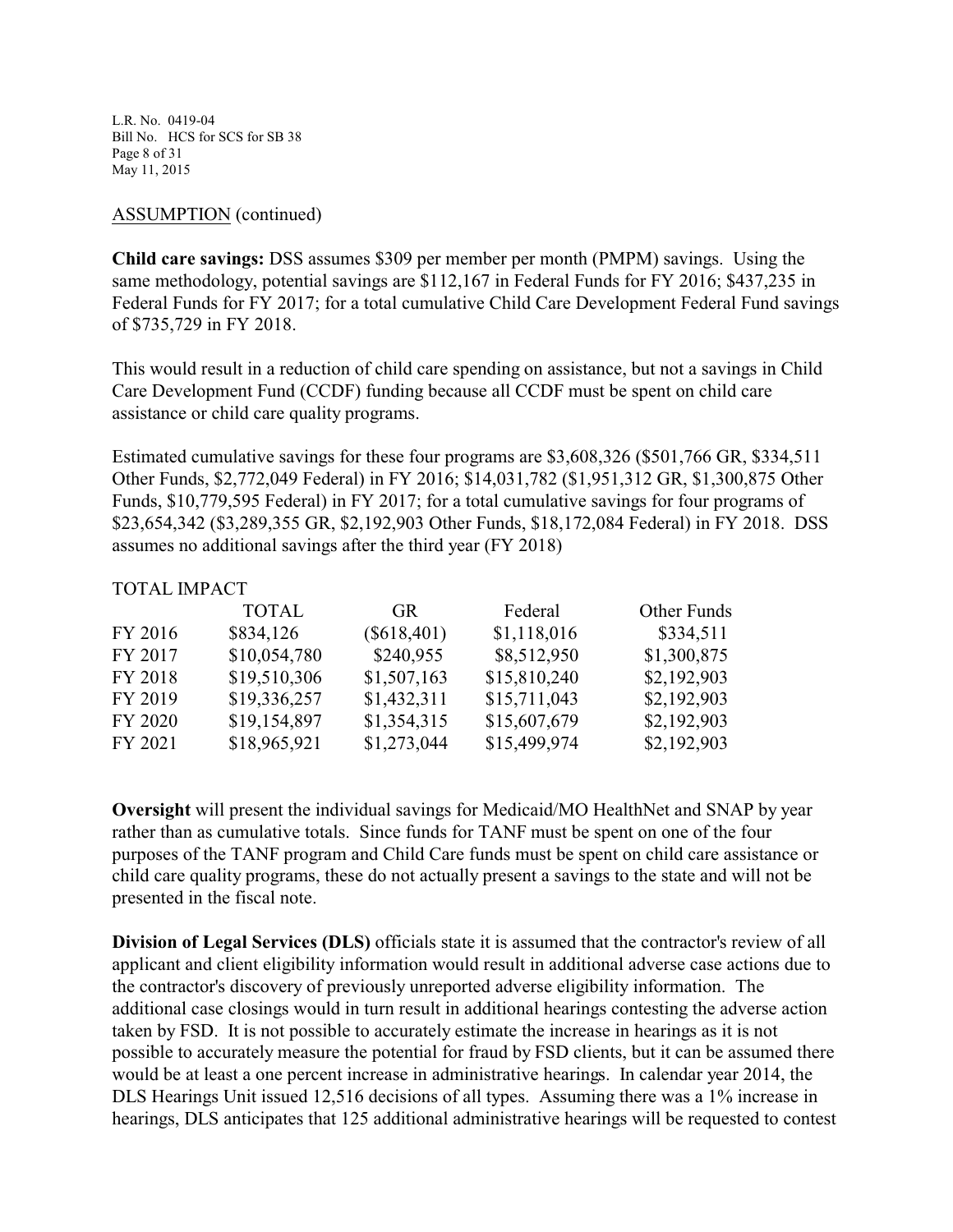L.R. No. 0419-04 Bill No. HCS for SCS for SB 38 Page 9 of 31 May 11, 2015

## ASSUMPTION (continued)

whether individuals or couples should have their benefits terminated or decreased. DLS believes that it will take approximately two hours to conduct each hearing required by this bill. This will include hearing preparation, the actual hearing and the writing and reviewing of the hearing decision. DLS assumes that hearing officers can hold approximately 900 hearings per year. DLS will be able to absorb the additional hearings with existing staff.

DSS provided the **Office of Administration (OA), Information Technology Services Division (ITSD)** response. ITSD states it is assumed that every new IT project/system will be bid out because all ITSD resources are at full capacity.

The Family Assistance Management Information System (FAMIS) is expected to provide a file with the name, date of birth, address, and Social Security number of each applicant and recipient, and additional data provided by the applicant or recipient relevant to eligibility against public records and other data sources to verify eligibility data. There is no mention of the frequency of this exchange except the fact that deaths, moving out of state, and incarceration should be verified monthly.

This could end being a major change in FAMIS based on the actual requirement. The requirement talks about "name, date of birth, address, Social Security number of each applicant and recipient". There are certain screens where FAMIS does not require the Eligibility Specialist (ES) to enter details of the applicant if they are not requesting benefits and this might have to change. Also, at this time, ITSD does not know if this will in any way impact the existing annual reinvestigation/recertification process in FAMIS. At this time, ITSD also does not know of any special requirements as far as forms and notices are concerned.

It should also be kept in mind that some of the MO HealthNet programs are already in the Missouri Eligibility Determination and Enrollment System (MEDES).

ITSD estimates the following contracted IT consultant hours and costs related to this proposal:

| Section   | Hours    | Rate/Hour | <b>Federal Funds</b><br><b>GR</b><br>Costs<br>Costs |  |
|-----------|----------|-----------|-----------------------------------------------------|--|
| 208.065.1 | 457.92   | \$75      | \$34,344                                            |  |
| 208.065.2 | 172.80   | \$75      | \$12,960                                            |  |
| 208.065.3 | 276.48   | \$75      | \$20,736                                            |  |
| 208.065.3 | 276.48   | \$75      | \$20,736                                            |  |
| 208.065.4 | 172.80   | \$75      | \$12,960                                            |  |
| Total     | 1,356.48 |           | \$101,736                                           |  |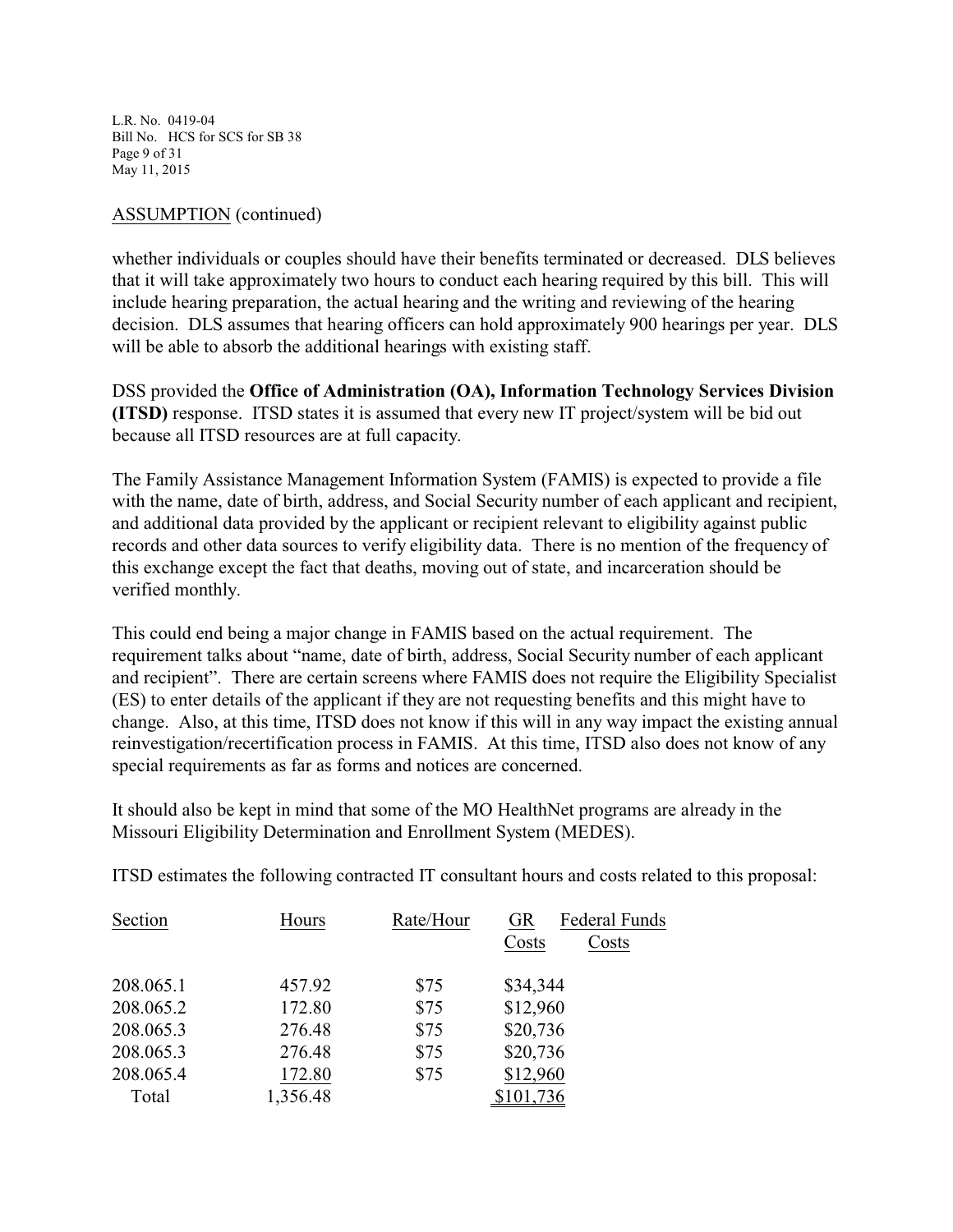L.R. No. 0419-04 Bill No. HCS for SCS for SB 38 Page 10 of 31 May 11, 2015

# ASSUMPTION (continued)

# §208.078 - Termination of Benefits for Out-of-state Residency

Officials from the **Department of Mental Health (DMH)** state on rare occasions, the Division of Developmental Disabilities (DD) places consumers with an out-of-state home- and community- based provider when the provider's skills or ability is best matched to serve a consumer's unique set of needs and no in-state placement option is available. The proposed legislation would cause any consumer in such a placement who receives Missouri Medicaid benefits to lose them, potentially increasing the cost to the Division of DD. Placements such as these are very infrequent and the DMH would absorb any costs associated with such placements.

Officials from the **DSS** state this section requires the DSS to terminate MO HealthNet services when it receives information that a MO HealthNet recipient, excluding a child in the state's custody, resides out of state. The FSD currently terminates benefits when it receives notification for out of state residency. DSS assumes no fiscal impact from this section.

# §§208.670 - 208.677 and 208.686 - Asynchronous Store-and-Forward, Telehealth, and Home Telemonitoring

Officials from the **DSS-MHD** state section 208.670.4 adds the use of asynchronous store-andforward technology to the practice of telehealth.

In 2014 there were 16,478 telehealth visits. MHD estimates that 20% of the telehealth visits will be the amount of new asynchronous store-and-forward visits resulting in 3,296 (16,478 \* 20%) visits. MHD estimates that the costs to transmit the data from the patient site to the distant site will be \$21.90 per transmission for a total cost of \$72,183 (3,296 visits X \$21.90). MHD estimates that 2,472 (3,296 X 75%) store-and-forward visits will require additional care. MHD estimates that it will costs \$63 for each additional care visit for a total cost of \$155,736 (2,472 X \$63).

The total cost for asynchronous store-and-forward in Fiscal Year (FY) 2016 is \$227,919  $($72,183 + $155,736)$ . Since there will be only 10 months in FY 2016, the cost will be \$189,933 (\$227,919 X 10/12). A 1.9% inflation factor was used to calculated FY 2017 and beyond.

With patients utilizing store-and-forward, there would be a non-emergency medical transportation ( NEMT) savings of \$25 per visit for a total savings of \$82,400 (\$25 X 3,296 visits). MHD doesn't expect to see these savings until FY 2018 due to rate development methodologies in NEMT capitation payments (there is a two year lag to incorporate the lower NEMT utilization into the rates). The \$82,400 was trended using a 1.9% inflation factor to get to the savings for FY 18. MHD assumes it will see 75% of the FY 2018 savings due to FY 2016 costs only being for 10 months.

A State Plan Amendment (SPA) would be required for the asynchronous store-and-forward services.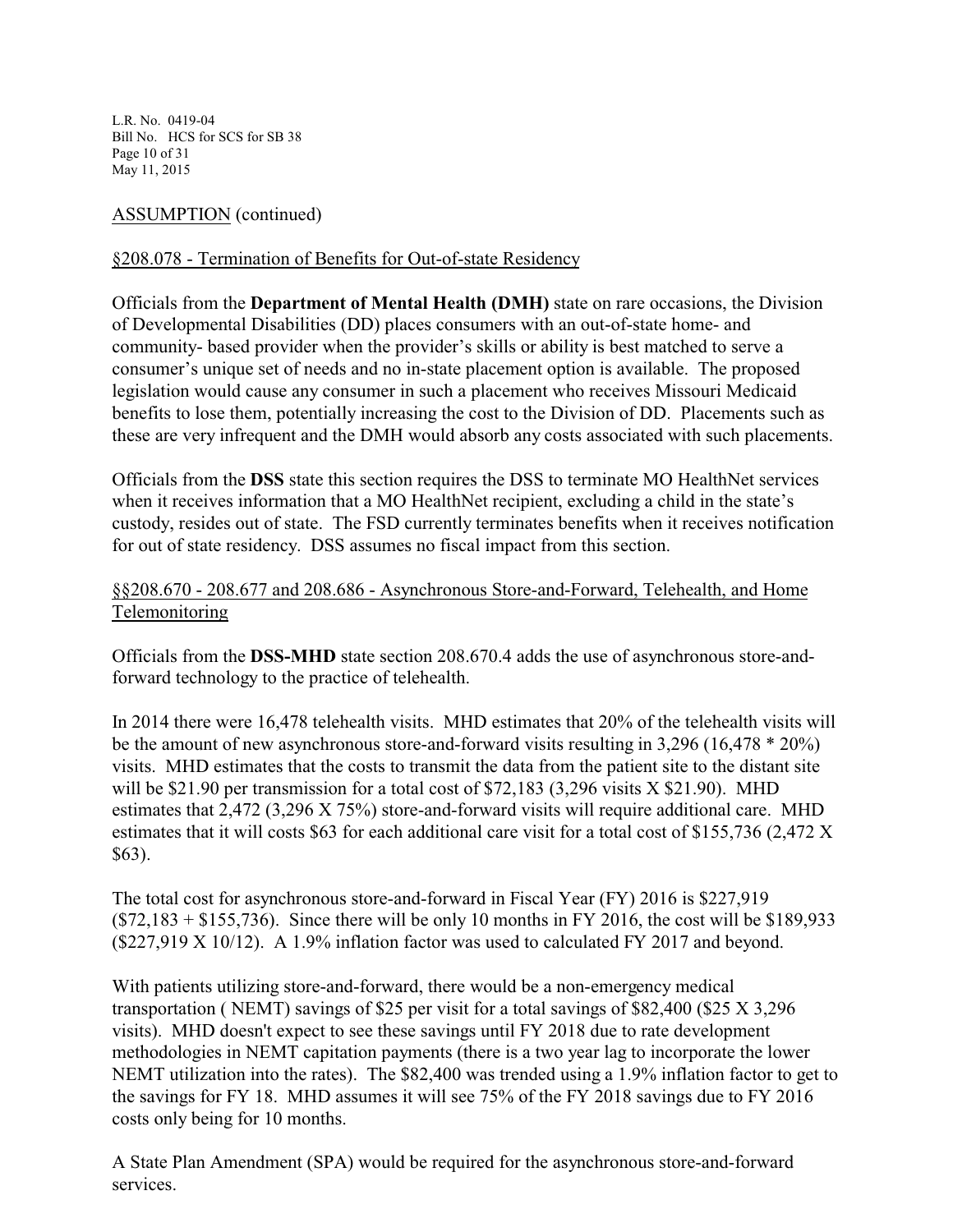L.R. No. 0419-04 Bill No. HCS for SCS for SB 38 Page 11 of 31 May 11, 2015

### ASSUMPTION (continued)

For Section 208.671 there would be a Medicaid Management Information System (MMIS) cost to update the system. MHD estimates that it will cost \$200,000 in system work and \$75,000 in staff time to do the work for a total of \$275,000.

MHD estimates it will need 1.25 additional FTEs at the Management Analysis Specialist II position for system work, integration, evaluation, and to establish guidelines.

**Oversight** assumes the MHD would not hire 0.25 FTE Management Analysis Specialist II and would assign the duties to existing staff.

Section 208.673 establishes the "Telehealth Services Advisory Committee." MHD estimates it will need 1 additional FTE at the Program Development Specialist level to coordinate the new advisory committee, coordinate between state departments, oversee the program, plan agendas, attend meetings, take minutes, oversee filling vacancies, etc.

Section 208.675 and 208.677 lists eligible health care providers and originating sites for telehealth services. 13 CSR 70-3.190 describes MO HealthNet's (MHD) telehealth services and does not include School, MHD participant's home, and clinical designated area pharmacy as an originating site. After further research, MHD assumes School based telehealth services would likely increase the utilization of Behavioral Health counseling services. Behavioral health counseling is currently considered the only allowable service through telehealth that can be billed by schools. MHD reimburses schools for the federal share of costs incurred. The current FY2014 spend for Behavioral Health counseling is \$477,000 for 12,639 annual visits. Assuming a 5% increase in number of visits to the school based originating site, this would add \$5,846 in originating fees in FY 2016 (632 visits x \$9.25 federal portion of originating site fees per visit as schools pay the state share). There is also a savings to NEMT costs for providing this service in schools. Due to NEMT capitation rate methodologies, there is a two year lag to incorporate the lower NEMT utilization in to the rates. Initially, MHD would see increased costs in FY 2016 and FY 2017 and NEMT savings would begin to occur in FY 2018 and be fully implemented into the rates by FY 2019.

MHD assumes that the requirements for adding a clinical designated area in a pharmacy for telehealth services would be cost prohibitive to the pharmacy and will not have a fiscal impact on MHD.

13 CSR 70-3.190 Telehealth Services requires the telehealth service to be performed on a "private, dedicated telecommunications line approved through the Missouri Telehealth Network (MTN). The telecommunications line must be secure and utilize a method of encryption adequate to protect the confidentiality and integrity of the Telehealth service information. The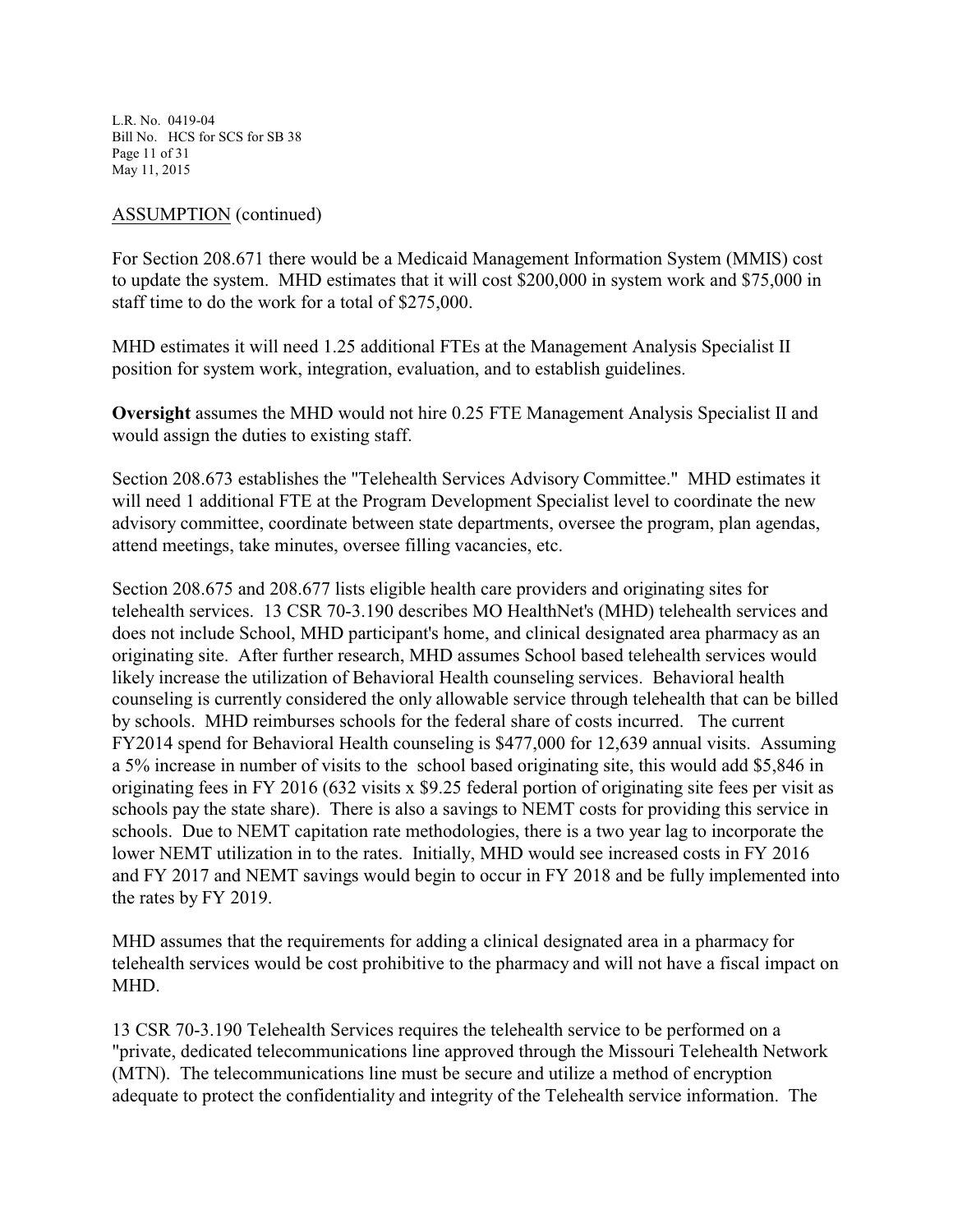L.R. No. 0419-04 Bill No. HCS for SCS for SB 38 Page 12 of 31 May 11, 2015

## ASSUMPTION (continued)

Missouri Telehealth Network must also approve the equipment that will be used in Telehealth service." It further states that both a distant and originating site shall use authentication and identification to ensure confidentiality. In addition, the Code of State Regulations (CSR) specifies that the originating site (patient location) must ensure immediate availability of clinical staff during a Telehealth encounter in the event a participant requires assistance.

Based on these requirements, MHD assumes in-home telehealth would be cost prohibitive to MHD participants and there would be no fiscal impact.

Section 208.686 provides that, subjection to appropriations, the department shall establish a statewide program that permits reimbursement under the MHD program for home telemonitoring services if it would be cost effective and feasible.

MHD is currently running reports to see if telemonitoring is cost effective. Assuming that it is cost effective, there will be no impact to MHD. This bill would make telemonitoring a state plan service which would require a State Plan Amendment (SPA).

MHD estimates it will need 1 FTE at the Social Services Manager B2 position for evaluation of the cost effectiveness of the service.

The total costs for this proposal are:

FY 2016: (10 months): Total \$699,206 (GR \$298,923; Other \$45,880; Federal \$354,403); FY 2017: Total \$488,336 (GR \$185,234; Other \$50,026; Federal \$253,076); and FY 2019: Total \$395,977 (GR \$151,411; Other \$50,839; Federal \$193,727) fully implemented.

**Oversight** will calculate FY 2018 costs and present them in the fiscal note table.

#### §208.952 - Joint Committee on Public Assistance

In response to an earlier version of this proposal, officials from the **Missouri Senate** stated the proposal will have no fiscal impact to the Missouri Senate. However, the language of the proposal establishing a joint committee to study Medicaid issues will likely have a fiscal impact ranging from \$75,000 to \$165,000. This estimate is based on current appropriations (rounded) for the Joint Committees of: Education, \$75,000; Administrative Rules, \$124,000; and Retirement Systems, \$165,000. Costs of employment or consulting contracts to investigate MO HealthNet will depend on the area of specialization needed to complete the project. Also, actuarial services and/or economic forecasting for recipient demographics can range greatly; however, contract costs are likely to be less than \$100,000 annually.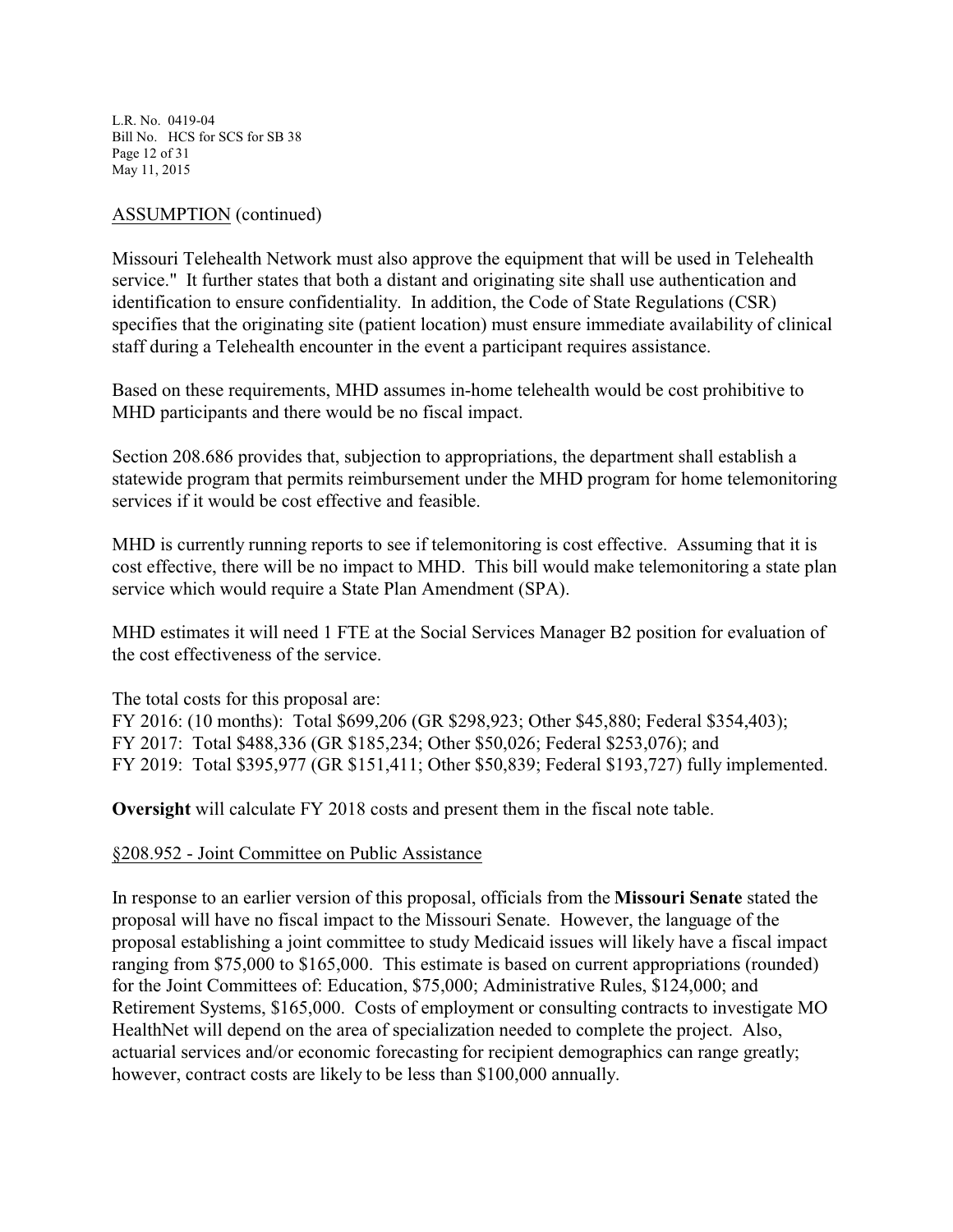L.R. No. 0419-04 Bill No. HCS for SCS for SB 38 Page 13 of 31 May 11, 2015

## ASSUMPTION (continued)

**Oversight** will show a transfer of funds from the General Revenue Fund to the Joint Contingency Fund in an amount of "less than \$265,000" annually to cover the expenses of the Joint Committee on Public Assistance and the contract/consulting costs to investigate pubic assistance programs. Oversight assumes expenditures will equal funds transferred-in and will net to \$0.

In response to an earlier version of this proposal, officials from the **Missouri House of Representatives (MHR)** stated the bill provides that expenses will be paid from the Joint Contingent Fund **or** the House and Senate Contingent Funds until an appropriation is made. For fiscal note purposes, the MHR assumes they would be responsible for half of the cost for staff, (estimated at \$125,000), half of the cost for equipment and expense (estimated at \$125,000), and committee member expenses of \$6,000 (10 members X 3 meetings per year X \$200 per member) for the Joint Committee on MO HealthNet. Therefore, the MHR assumes it could be responsible for approximately  $$128,000$  ( $$125,000$  staff +  $$125,000$  E&E +  $$6,000$  member expenses =  $$256,000/2 = $128,000$ .

**Oversight** notes 208.952.4 of the proposal provides that the committee will meet "at least twice per year" and will not adjust MHR's estimate of expenses for three (3) meetings per year as it is not a significant amount (\$2,000). Expenses proposed by the MHR appear to be in line with information provided by the Senate. Oversight will use the information provided by the Senate because of the costs provided for several joint committees and the inclusion of potential employment/contract costs. Oversight further assumes an appropriation will be made for the Joint Contingency Fund.

Officials from **Department of Elementary and Secondary Education (DESE)** state, depending on the actions of the committee, there could be a cost to the department.

DESE will have access to some state information through the MO Health Information Network exchange. However, DESE does not collect the data required through this proposal, especially at the district level. DESE can capture districts' Medicaid revenue at the end of the year through the Annual Secretary of the Board Report (ASBR), but it has no way to project future costs and growth for each school. Costs are unknown.

**Oversight** assumes MO HealthNet growth projections, including enrollment growth categorized by population and geographic area will be primarily the responsibility of the Department of Social Services and DESE will have minimal costs associated with this provision of the proposal.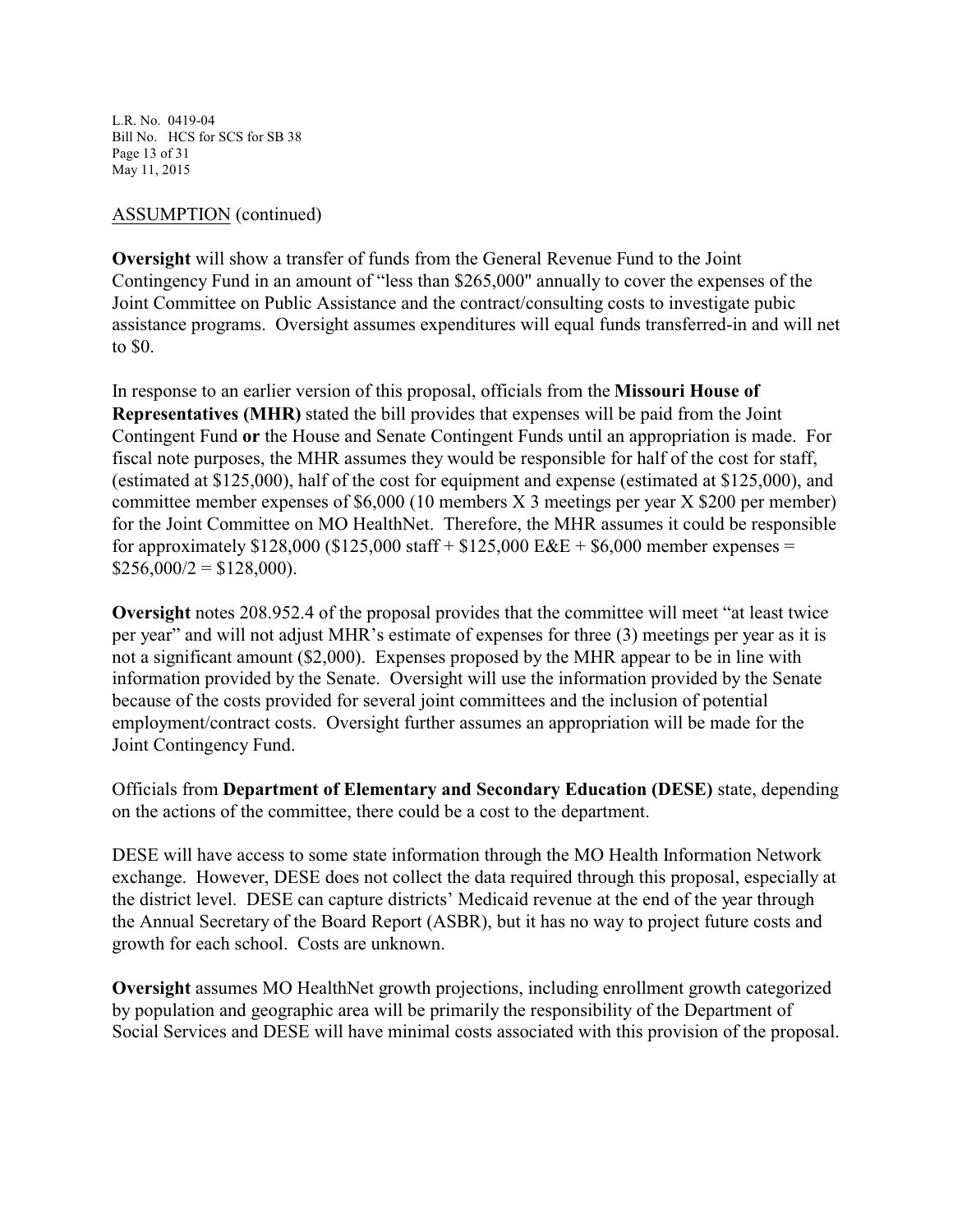L.R. No. 0419-04 Bill No. HCS for SCS for SB 38 Page 14 of 31 May 11, 2015

## ASSUMPTION (continued)

In response to an earlier version of this proposal, officials from the **Office of State Public Defender (SPD)** stated, for purposes of this proposal legislation, the SPD cannot assume that existing staff will provide competent, effective representation for any new cases where indigent persons are charged with the proposed new crime of providing false information to the Joint Committee on MO HealthNet, a new Class A misdemeanor.

While the number of new cases (or cases with increased penalties) may be too few or uncertain to request additional funding for this specific bill, the SPD will continue to request sufficient appropriations to provide effective representation in all cases.

**Oversight** assumes the SPD can absorb the additional caseload that may result from this proposal.

Officials from the **Missouri Office of Prosecution Services (MOPS)** assume the proposal will have no measurable impact to MOPS.

Officials from the **DSS** state this section of the proposal will have no fiscal impact to the DSS as any costs associated with the committee will be paid through the Joint Contingent Fund or jointly from the Senate and House contingent fund until an appropriation is made.

#### §§262.960, 262.962 and 348.407 - Farm-to-School Act

Officials from the **Department of Agriculture (AGR)** assume this proposal would require one new Marketing Specialist II/III, related equipment, materials, and travel. The added employee will remain after the first year. Most states with these positions have made them permanent.

AGR assumes the position will be required to deliver the new scope of work for farm-to-school outreach detailed throughout the proposal.

AGR assumes this position will be incorporated into the existing Agri-Missouri program, all other costs would be absorbed with existing appropriation and funding.

**Oversight** assumes this is a new program requiring AGR to designate an employee to administer and monitor the farm-to-school program and serve as a liaison between farmers, local school districts, correctional facilities, hospitals, nursing homes, and military bases. Oversight assumes this proposal has an effective date of January 1, 2016 and will require AGR to hire 1 additional Marketing Specialist II/III FTE, paid from the Agriculture Protection Fund, for 6 months in FY 2016, with costs continuing into FY 2017, FY 2018, and beyond.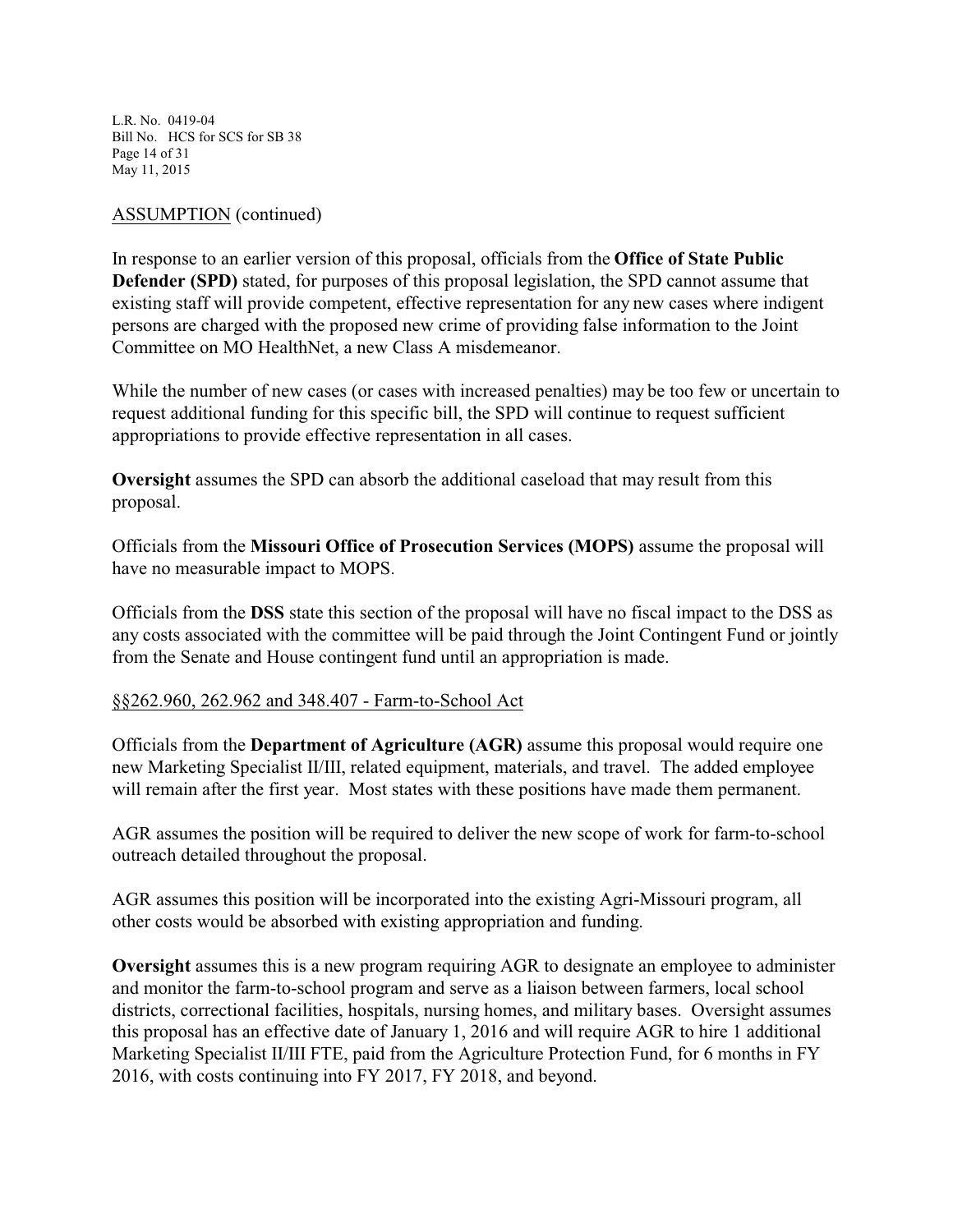L.R. No. 0419-04 Bill No. HCS for SCS for SB 38 Page 15 of 31 May 11, 2015

# ASSUMPTION (continued)

**Oversight** extrapolated AGR costs to FY 2019 using a 1% inflationary rate for salary related expenses and a 2.5% inflationary rate for all other costs (the same rates currently used in fiscal note calculations). Fully Implemented Costs present all agency costs to the first year of full implementation of all provisions of the proposal.

# §301.142 - Physical Therapists Statements Authorized for Disabled License Plate/Placard

Officials from the **Department of Revenue (DOR)** state section 301.142 adds "physical therapists licensed pursuant to chapter 334" to the definition of "other authorized healthcare practitioner" for purposes of issuing a disabled person license plate and/or placard.

The DOR is to check online with the advisory commission for physical therapists established in Section 334.625, RSMo, when an applicant brings in a signed statement from a physical therapist for a disable person license plate and/or placard.

The DOR assumes the proposal will have the following administrative impact to the Motor Vehicle Bureau:

- Procedures will need to be revised by a Management Analyst Specialist I requiring 40 hours at a cost of \$890 in FY 2016.
- The Physicians Statement for Disabled Person Plates/Placard (DOR-1776) will need to be revised. This will require 40 hours for a Management Analyst Specialist I, at a cost of \$890 in FY 2016.
- The Application for Missouri Personalized and Special License Plates (DOR-1716) will need to be revised. This will require 40 hours for a Management Analyst Specialist I, at a cost of \$890 in FY 2016.
- The Application for Missouri Military Personalized License Plates (DOR-4601) will need to be revised. This will require 40 hours for a Management Analyst Specialist I, at a cost of \$890 in FY 2016.
- The Application for Disabled Person Placard (DOR-2769) will need to be revised. This will require 40 hours for a Management Analyst Specialist I, at a cost of \$890 in FY 2016.
- The Application for Missouri Historic or Personalized Historic License Plates (DOR-570) will need to be revised. This will require 40 hours for a Management Analyst Specialist I, at a cost of \$890 in FY 2016.
- The Department's website will need to be updated. This will require 10 hours for an Administrative Analyst III, at a cost of \$240 in FY 2016.

The DOR assumes the proposal will an impact of \$5,580 to the General Revenue Fund for their organization in FY 2016.

**Oversight** assumes the DOR can absorb the minimal costs associated with this proposal.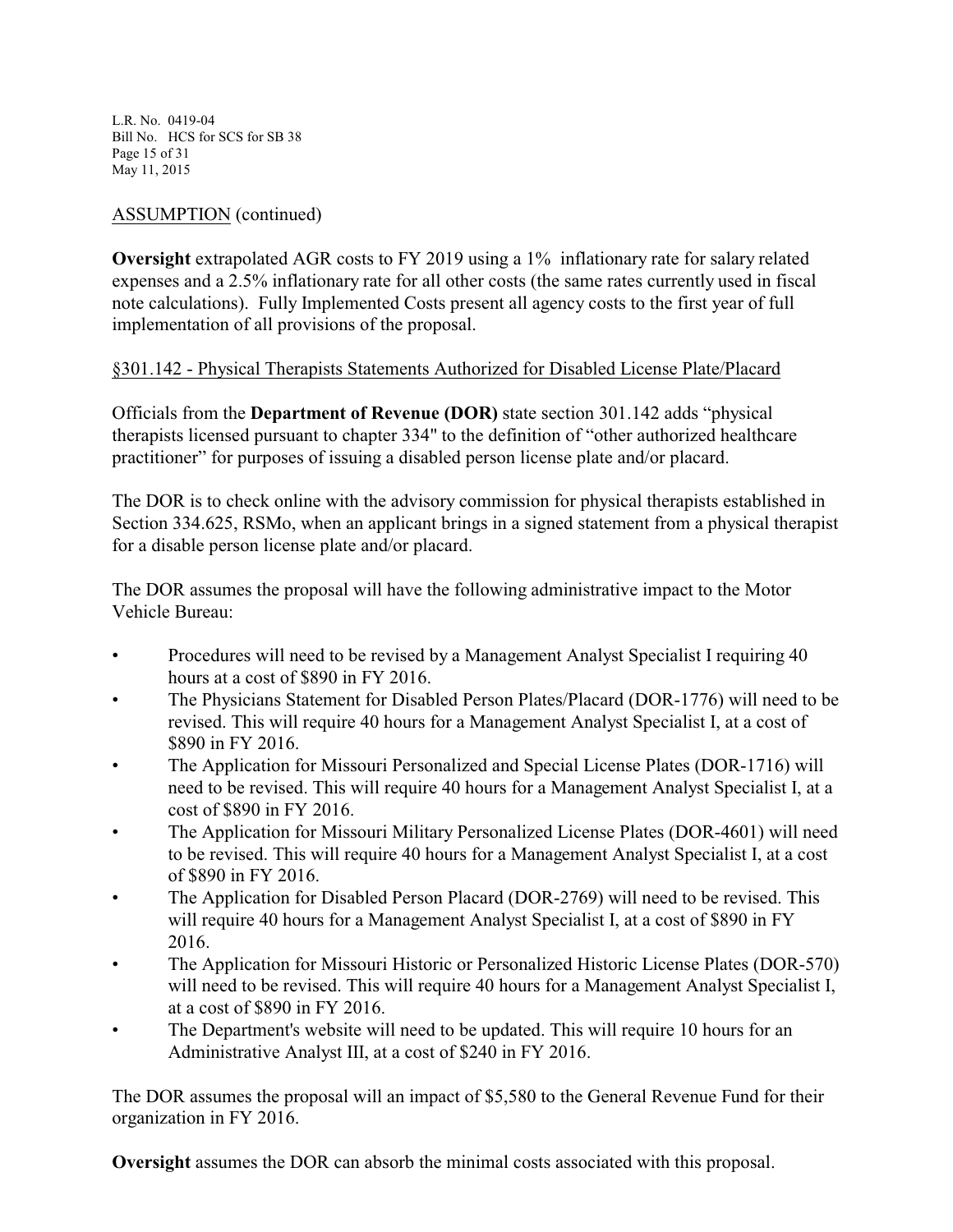L.R. No. 0419-04 Bill No. HCS for SCS for SB 38 Page 16 of 31 May 11, 2015

## ASSUMPTION (continued)

## §376.379 - Medication Synchronization Services

Officials from the **Missouri Consolidated Health Care Plan (MCHCP)** state technically, this proposal would not apply to MCHCP as it is neither a health carrier nor a health benefit plan; however, if MCHCP were to adopt this provision, the impact would be unknown, but greater than \$100,000 annually as MCHCP's copayment structure is set for prescriptions up to a 30 day supply, 60 day supply or 90 day supply. There is not proration for supplies less than those milestones.

**Oversight** will range MCHCP's costs as \$0 or greater than \$100,000 annually (assuming the provisions are adopted by MCHCP). Oversight also assumes the provisions, if they are adopted, will be effective January 1, 2016 when the new state employee plan year begins. Costs to MCHCP will be distributed across state funds in the following percentages:

| General Revenue          | 61%    |
|--------------------------|--------|
| <b>Other State Funds</b> | $14\%$ |
| Federal Funds            | 25%    |

Officials from the **DSS** state since the language in this section refers only to patients of private health insurance, this would not impact MO HealthNet or its contracted health plans as the pharmacy benefits are carved out of the Managed Care benefit package. MO HealthNet reimburses the pharmacy benefit for all enrollees through the Medicaid fee-for-service. MHD perceives no fiscal impact from this legislation.

In response to similar provisions (HCS HB 198), officials from **Missouri Department of Conservation** and the **Department of Transportation** each assumed the proposal would not fiscally impact their respective agencies.

Officials from the **Department of Public Safety, Missouri State Highway Patrol** defer to the Missouri Department of Transportation (MoDOT), Employee Benefits Section for response on behalf of the Highway Patrol. Please see MoDOT's fiscal note response for the potential fiscal impact of this proposal.

#### § 376.388 - Pharmacy Benefit Managers and Contracted Pharmacies

Officials from the **DSS** state this section outlines the procedures to be used by pharmacy benefit managers (PBMs) with contracted pharmacies participating in a PBM network regarding a MAC (Maximum Allowable Cost) List.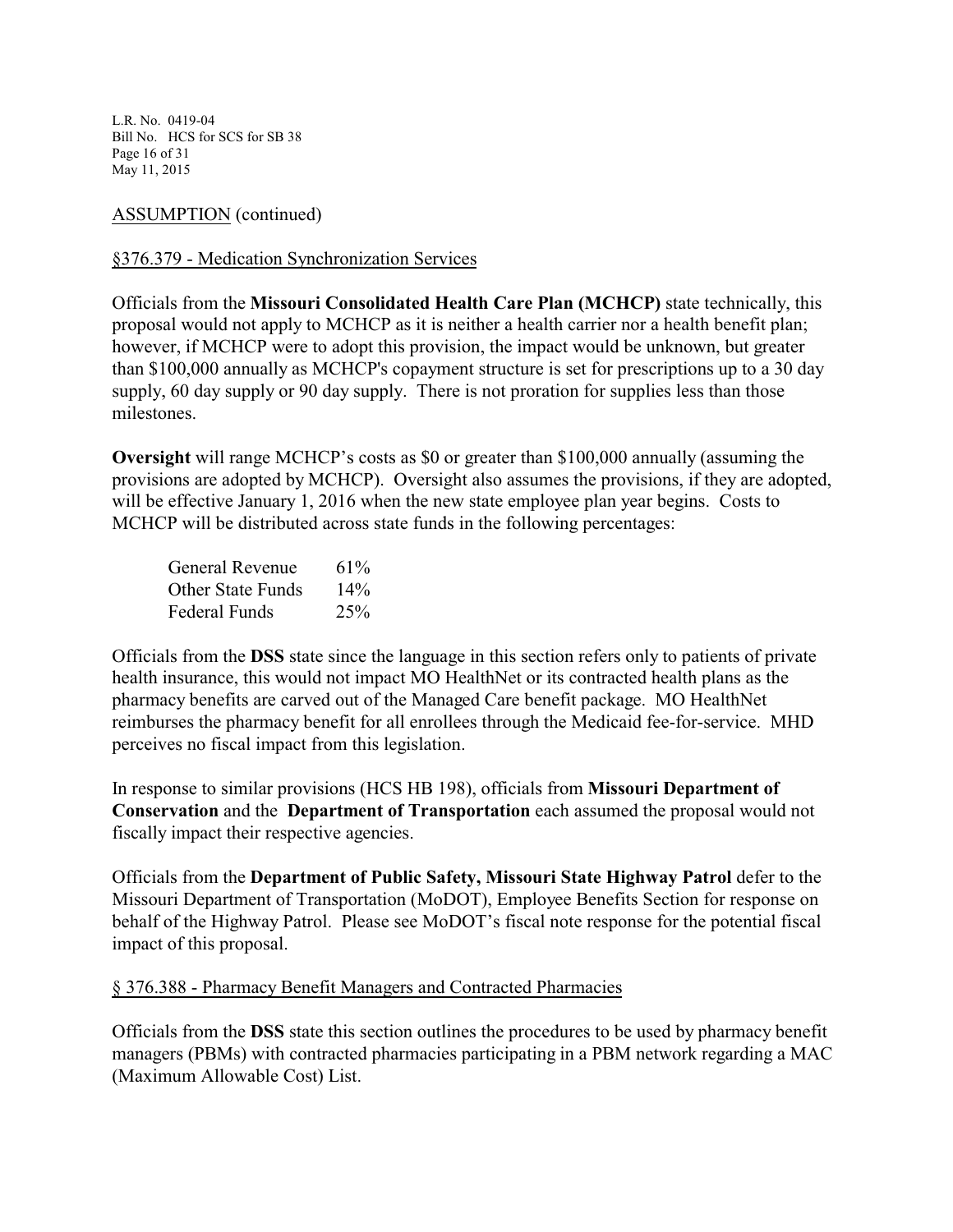L.R. No. 0419-04 Bill No. HCS for SCS for SB 38 Page 17 of 31 May 11, 2015

## ASSUMPTION (continued)

Since the language in this section refers only to patients of private health insurance, this would not impact MO HealthNet or its contracted health plans as the pharmacy benefits are carved out of the Managed Care benefit package. MO HealthNet reimburses the pharmacy benefit for all enrollees through fee-for-service.

### § 376.685 - Optometric Services

Officials from the **DSS** state this section prohibits a health insurance plan from requiring an optometrist to provide additional services or material at a limited or lower fee unless the services are reimbursed as covered services under the contract.

Under the MHD Managed Care program and Medicaid in general, services cannot be reimbursed beyond the Medicaid covered services unless they are services provided "in lieu of" other more costly services. It is assumed the optical services that could be non-covered services would be stand alone services and not replacement services for another similar service. Therefore, MHD does not believe these services could be reimbursed by the health plans or paid through a capitation rate by MHD. There would be no fiscal impact to the MHD Managed Care program for this requirement.

#### Bill as a Whole

Officials from the **University of Missouri (UM)** state the proposal has been reviewed and it has been determined that as written, it should not create additional expenses in excess of \$100,000 annually.

**Oversight** assumes the UM's response indicates that whatever costs may be incurred are absorbable within current funding levels.

Officials from the **Department of Economic Development**, the **Department of Insurance, Financial Institutions and Professional Registration**, the **Department of Natural Resources**, the **Department of Corrections**, the **Joint Committee on Administrative Rules** and the **Office of Administration** each assume the proposal would not fiscally impact their respective agencies.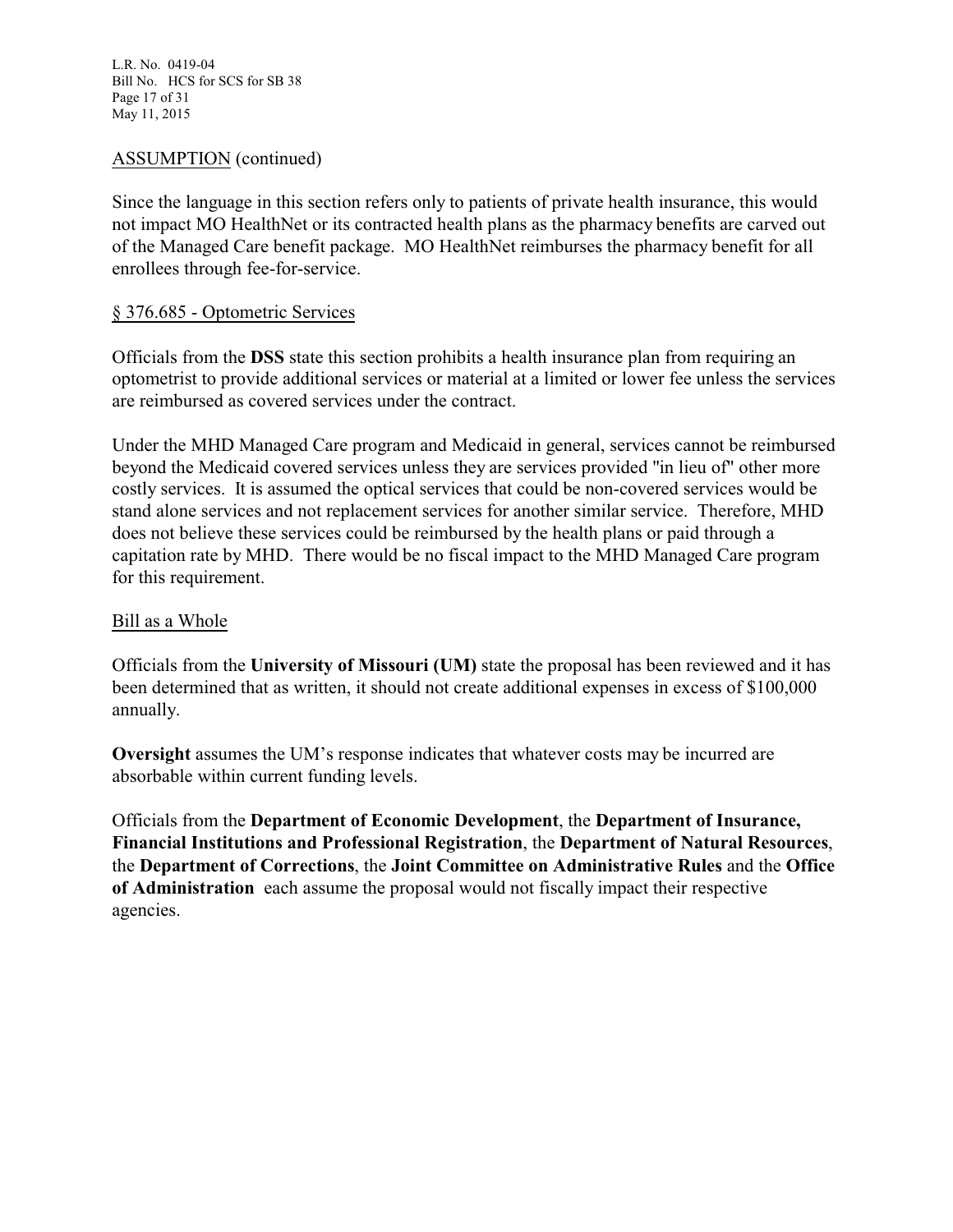L.R. No. 0419-04 Bill No. HCS for SCS for SB 38 Page 18 of 31 May 11, 2015

| FISCAL IMPACT - State<br>Government                                                                                                                              | FY 2016<br>$(6$ months)                                                              | FY 2017                                                                              | FY 2018                                                                              | Fully<br>Implemented<br>(FY 2019)                                                    |
|------------------------------------------------------------------------------------------------------------------------------------------------------------------|--------------------------------------------------------------------------------------|--------------------------------------------------------------------------------------|--------------------------------------------------------------------------------------|--------------------------------------------------------------------------------------|
| <b>GENERAL REVENUE</b><br><b>FUND</b>                                                                                                                            |                                                                                      |                                                                                      |                                                                                      |                                                                                      |
| Savings - DSS-FSD/MHD<br>$(\$208.065)$<br>Recovery from eligibility<br>verifications for                                                                         |                                                                                      |                                                                                      |                                                                                      |                                                                                      |
| Medicaid/MO HealthNet                                                                                                                                            | \$501,766                                                                            | \$1,449,546                                                                          | \$1,338,043                                                                          | \$0                                                                                  |
| Savings - DSS-MHD<br>$(\$§208.670 - 208.677)$                                                                                                                    |                                                                                      |                                                                                      |                                                                                      |                                                                                      |
| <b>Reduced NEMT costs</b>                                                                                                                                        | \$0                                                                                  | \$0                                                                                  | \$0                                                                                  | \$38,717                                                                             |
| <b>Total All Savings</b>                                                                                                                                         | \$501,766                                                                            | \$1,449,546                                                                          | \$1,338,043                                                                          | \$38,717                                                                             |
| Costs - DSS (§§191.236 -<br>191.238)<br>Health information                                                                                                       |                                                                                      |                                                                                      |                                                                                      |                                                                                      |
| organization related costs                                                                                                                                       | (Greater than<br>\$83,333                                                            | (Greater than<br>\$100,000                                                           | (Greater than<br>\$100,000                                                           | (Greater than<br>\$100,000                                                           |
| Costs - DHSS (§192.380)<br>Personal service<br>Fringe benefits<br>Equipment and expense<br>PAC meeting expense<br><b>Total Costs - DHSS</b><br>FTE Change - DHSS | $(\$287,406)$<br>(\$149,465)<br>$(\$77,234)$<br>(\$29,820)<br>$(\$543,925)$<br>7 FTE | $(\$348,336)$<br>(\$181,152)<br>$(\$73,844)$<br>(\$16,974)<br>$(\$620,306)$<br>7 FTE | $(\$351,819)$<br>(\$182,963)<br>$(\$75,690)$<br>(\$17,399)<br>$(\$627,871)$<br>7 FTE | $(\$362,480)$<br>(\$188,508)<br>$(\$81,510)$<br>(\$18,737)<br>$(\$651,235)$<br>7 FTE |
| Costs - DSS-FSD/MHD<br>$(\$208.065)$<br>Contract and case<br>management fees for<br>eligibility verifications                                                    | (\$1,120,167)                                                                        |                                                                                      | $(1,710,357)$ $(1,782,192)$                                                          | (\$1,857,044)                                                                        |
| Costs - OA-ITSD<br>$(\$208.065)$<br>Contract IT costs                                                                                                            | $(\$101,736)$                                                                        | \$0                                                                                  | \$0                                                                                  | \$0                                                                                  |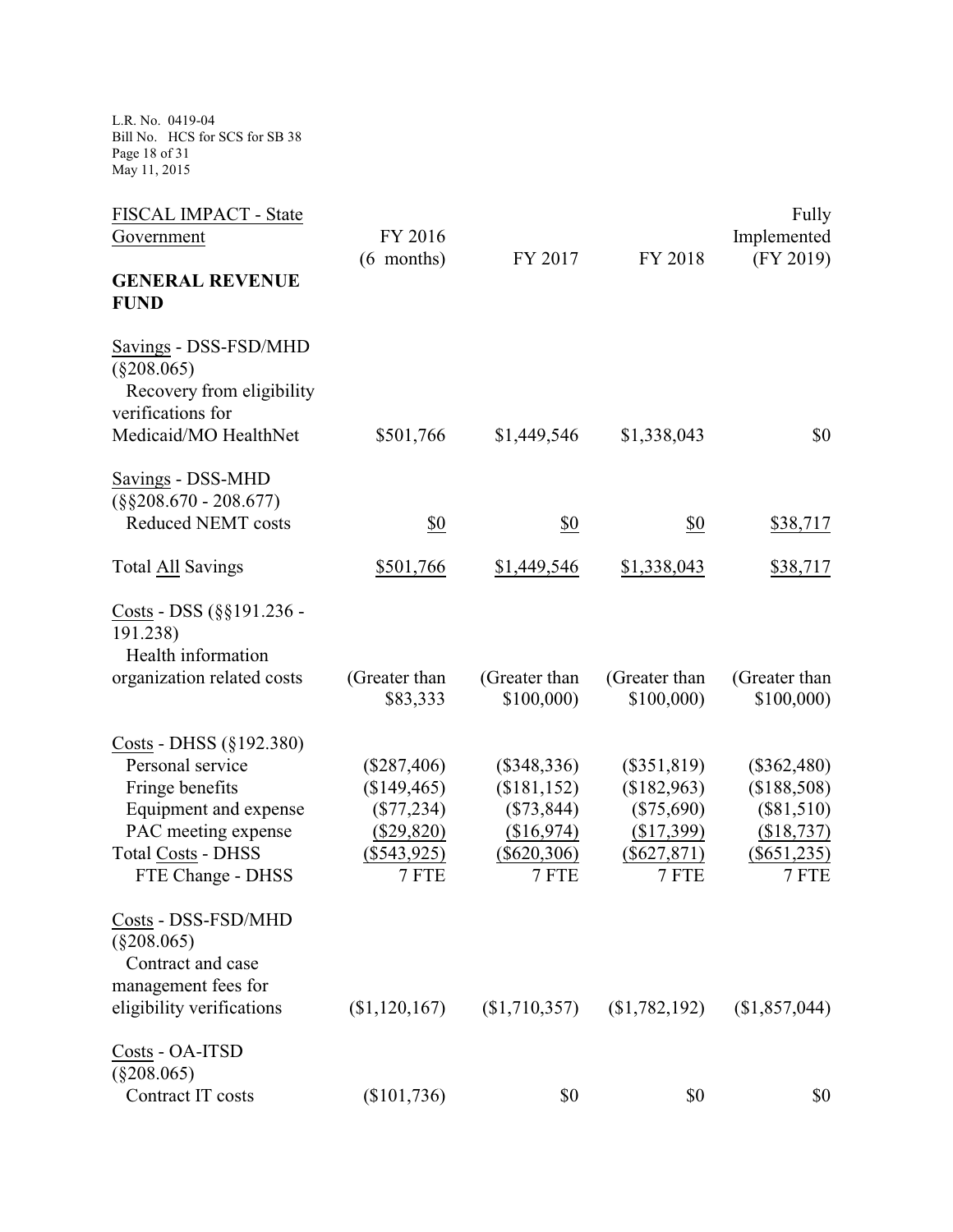L.R. No. 0419-04 Bill No. HCS for SCS for SB 38 Page 19 of 31 May 11, 2015

| FISCAL IMPACT - State<br>Government                                   | FY 2016                           |                                     |                                     | Fully<br>Implemented                |
|-----------------------------------------------------------------------|-----------------------------------|-------------------------------------|-------------------------------------|-------------------------------------|
|                                                                       | (6 months)                        | FY 2017                             | FY 2018                             | (FY 2019)                           |
| <b>GENERAL REVENUE</b><br><b>FUND</b> (cont.)                         |                                   |                                     |                                     |                                     |
| Costs - DSS-MHD<br>MMIS system costs                                  |                                   |                                     |                                     |                                     |
| $(\$208.671)$<br>Program distributions for<br>asynchronous telehealth | (\$137,500)                       | \$0                                 | \$0                                 | \$0                                 |
| services (§208.670.4)<br><b>Total Costs - DSS-MHD</b>                 | $($ \$69,660)<br>$(\$207,160)$    | $(\$85,181)$<br>$($ \$85,181)       | $(\$86,800)$<br>(\$86,800)          | $(\$88,450)$<br>(\$88,450)          |
|                                                                       |                                   |                                     |                                     |                                     |
| Costs - DSS-MHD<br>$(\$§208.670 - 208.677)$                           |                                   |                                     |                                     |                                     |
| Personal service<br>Fringe benefits                                   | $(\$48,273)$<br>$(\$25,104)$      | $(\$58,507)$<br>$(\$30,427)$        | $(\$59,092)$<br>$(\$30,731)$        | $(\$59,683)$<br>$(\$31,038)$        |
| Equipment and expense                                                 | (\$12,207)                        | $(\$6,328)$                         | $(\$6,486)$                         | $(\$6,648)$                         |
| <b>Total Costs - DSS-MHD</b><br>FTE Change - DSS-                     | $(\$85,584)$<br><b>1.2 FTE</b>    | $(\$95,262)$<br>1.2 FTE             | $(\$96,309)$<br><b>1.2 FTE</b>      | $(\$97,369)$<br>1.2 FTE             |
| <b>MHD</b>                                                            |                                   |                                     |                                     |                                     |
| Costs - MCHCP<br>$(\$376.379)$                                        |                                   |                                     |                                     |                                     |
| Prorating prescriptions                                               | \$0 or (Greater<br>than \$30,500) | \$0 or (Greater<br>than $$61,000$ ) | \$0 or (Greater<br>than $$61,000$ ) | \$0 or (Greater<br>than $$61,000$ ) |
| <b>Total All Costs</b>                                                | (Greater than<br>\$2,172,405      | (Greater than<br>\$2,672,106        | (Greater than<br>\$2,754,172)       | (Greater than<br>\$2,855,098        |
|                                                                       |                                   |                                     |                                     |                                     |
| Transfer-out from General<br>Revenue to Joint                         |                                   |                                     |                                     |                                     |
| Contingency Fund<br>Transfer for expenses                             |                                   |                                     |                                     |                                     |
| associated with the Joint<br>Committee on MO                          | (Less than                        | (Less than                          | (Less than                          | (Less than                          |
| HealthNet (§208.952)                                                  | \$265,000                         | \$265,000                           | \$265,000                           | \$265,000                           |
| <b>ESTIMATED NET</b><br><b>EFFECT ON THE</b>                          |                                   |                                     |                                     |                                     |
| <b>GENERAL REVENUE</b>                                                | <b>(Greater than</b>              | (Greater than                       | <b>(Greater than</b>                | (Greater than                       |
| <b>FUND</b>                                                           | <u>\$1,935,639)</u>               | <u>\$1,487,560)</u>                 | <u>\$1,681,129</u>                  | <u>\$3,081,381</u>                  |
| <b>Estimated Net FTE Change</b><br>on the General Revenue             |                                   |                                     |                                     |                                     |
| Fund                                                                  | <b>8.2 FTE</b>                    | <b>8.2 FTE</b>                      | <b>8.2 FTE</b>                      | <b>8.2 FTE</b>                      |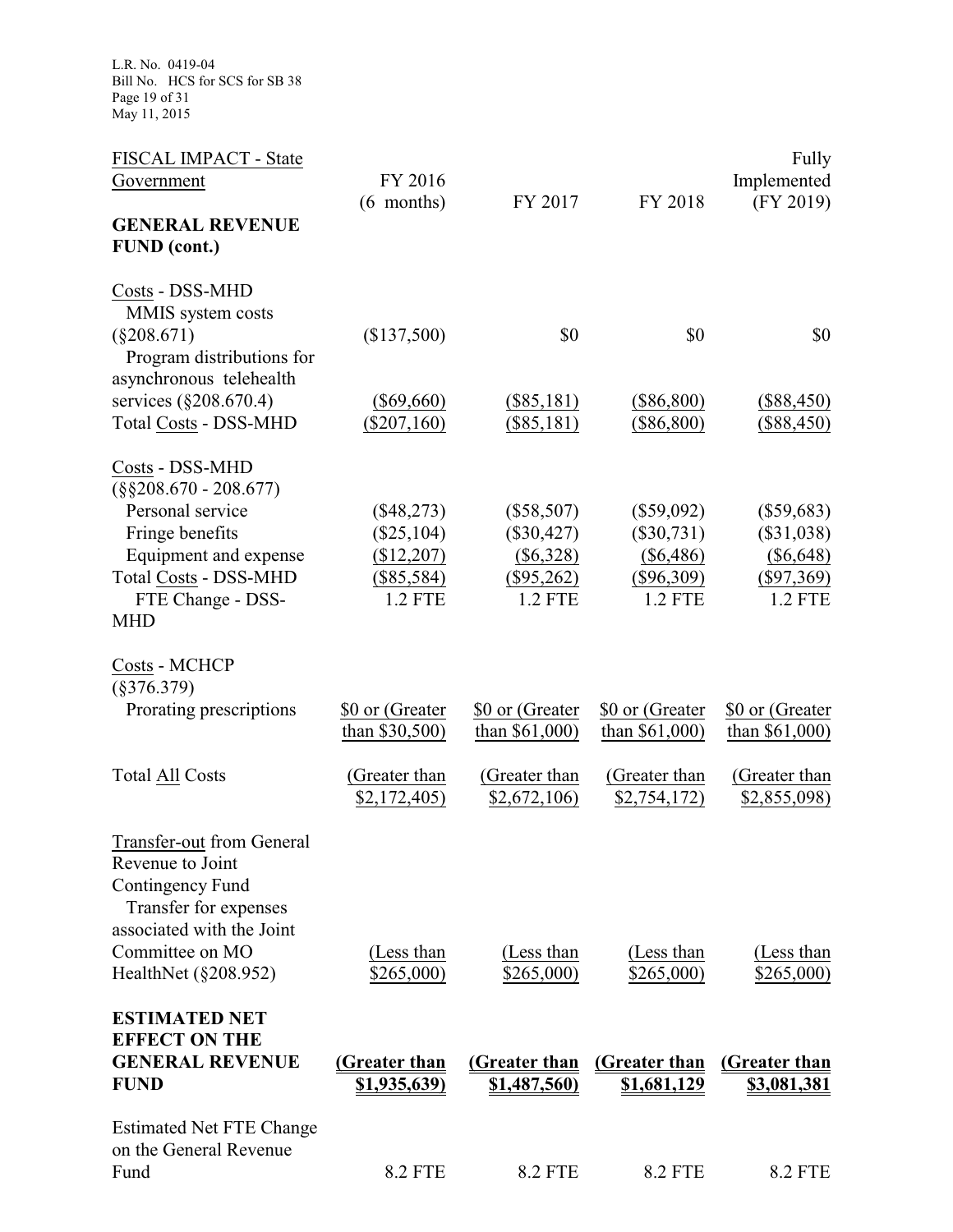L.R. No. 0419-04 Bill No. HCS for SCS for SB 38 Page 20 of 31 May 11, 2015

| FISCAL IMPACT - State           |            |            |            | Fully       |
|---------------------------------|------------|------------|------------|-------------|
| Government                      | FY 2016    |            |            | Implemented |
|                                 | (6 months) | FY 2017    | FY 2018    | (FY 2019)   |
| <b>JOINT CONTINGENCY</b>        |            |            |            |             |
| <b>FUND</b>                     |            |            |            |             |
| Transfer-in from General        |            |            |            |             |
| Revenue Fund                    |            |            |            |             |
| Transfer-in to cover            |            |            |            |             |
| expenses of the Joint           |            |            |            |             |
| Committee on Public             | Less than  | Less than  | Less than  | Less than   |
| Assistance $(\S 208.952)$       | \$265,000  | \$265,000  | \$265,000  | \$265,000   |
| Costs - Joint Committee on      |            |            |            |             |
| <b>Public Assistance</b>        |            |            |            |             |
| Expenses related to             |            |            |            |             |
| monitoring and reviewing        |            |            |            |             |
| information related to          |            |            |            |             |
| public assistance programs      |            |            |            |             |
| including 2 FTE                 | (Less than | (Less than | (Less than | (Less than  |
| $(\$208.952)$                   | \$265,000) | \$265,000  | \$265,000  | \$265,000   |
| <b>ESTIMATED NET</b>            |            |            |            |             |
| <b>EFFECT ON THE</b>            |            |            |            |             |
| <b>JOINT CONTINGENCY</b>        |            |            |            |             |
| <b>FUND</b>                     | <u>\$0</u> | <u>\$0</u> | <u>\$0</u> | <u>\$0</u>  |
| <b>Estimated Net FTE Effect</b> |            |            |            |             |
| on the Joint Contingency        |            |            |            |             |
| Fund                            | 2 FTE      | 2 FTE      | 2 FTE      | 2 FTE       |
|                                 |            |            |            |             |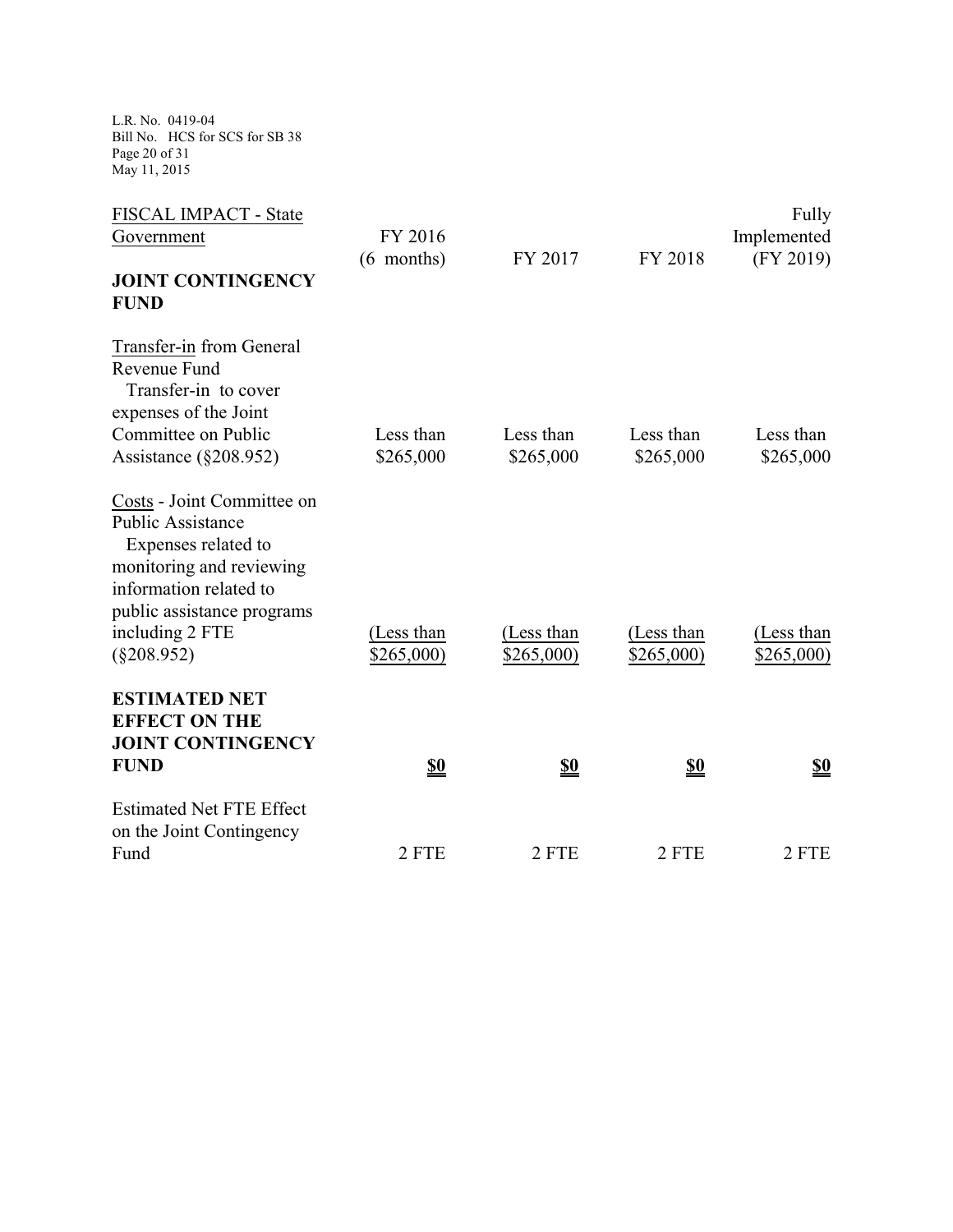L.R. No. 0419-04 Bill No. HCS for SCS for SB 38 Page 21 of 31 May 11, 2015

| FISCAL IMPACT - State           |               |               |              | Fully         |
|---------------------------------|---------------|---------------|--------------|---------------|
| Government                      | FY 2016       |               |              | Implemented   |
|                                 | $(6$ months)  | FY 2017       | FY 2018      | (FY 2019)     |
| <b>AGRICULTURE</b>              |               |               |              |               |
| <b>PROTECTION FUND</b>          |               |               |              |               |
| Costs - AGR $\S$ 262.960        |               |               |              |               |
| <b>Personal Service</b>         | (\$19,020)    | (\$38,420)    | $(\$38,805)$ | $(\$39,193)$  |
| <b>Fringe Benefits</b>          | $(\$9,701)$   | (\$19,596)    | (\$19,792)   | (\$19,990)    |
| <b>Expense and Equipment</b>    | $(\$8,400)$   | (\$12,300)    | (\$12,608)   | (\$12,923)    |
| <b>Total Costs - AGR</b>        | $($ \$37,121) | $(\$70,316)$  | (\$71,205)   | (\$72,106)    |
| FTE Change - AGR                | 1 FTE         | 1 FTE         | 1 FTE        | 1 FTE         |
| <b>ESTIMATED NET</b>            |               |               |              |               |
| <b>EFFECT ON THE</b>            |               |               |              |               |
| <b>AGRICULTURE</b>              |               |               |              |               |
| <b>PROTECTION FUND</b>          | $($ \$37,121) | $($ \$70,316) | (S71, 205)   | $($ \$72,106) |
| <b>Estimated Net FTE Change</b> |               |               |              |               |
| for the Agriculture             |               |               |              |               |
| Protection Fund                 | 1 FTE         | 1 FTE         | 1 FTE        | 1 FTE         |
| <b>OTHER STATE FUNDS</b>        |               |               |              |               |
| (various)                       |               |               |              |               |
| Savings - DSS-FSD/MHD           |               |               |              |               |
| $(\$208.065)$                   |               |               |              |               |
| Recovery from eligibility       |               |               |              |               |
| verifications for               |               |               |              |               |
| Medicaid/MO HealthNet           | \$334,511     | \$966,364     | \$892,028    | \$0           |
| Costs - DSS-MHD                 |               |               |              |               |
| $(\$§208.670 - 208.677)$        |               |               |              |               |
| Personal service                | $(\$24,137)$  | $(\$29,254)$  | $(\$29,546)$ | $(\$29,841)$  |
| Fringe benefits                 | (\$12,552)    | (\$15,214)    | (\$15,365)   | (\$15,519)    |
| Equipment and expense           | $($ \$6,102)  | $($ \$3,164)  | $(\$3,243)$  | (\$3,324)     |
| <b>Total Costs - DSS-MHD</b>    | $(\$42,791)$  | $(\$47,632)$  | $(\$48,154)$ | $(\$48,684)$  |
| FTE Change - DSS-               |               |               |              |               |
| <b>MHD</b>                      | $0.6$ FTE     | $0.6$ FTE     | $0.6$ FTE    | 0.6 FTE       |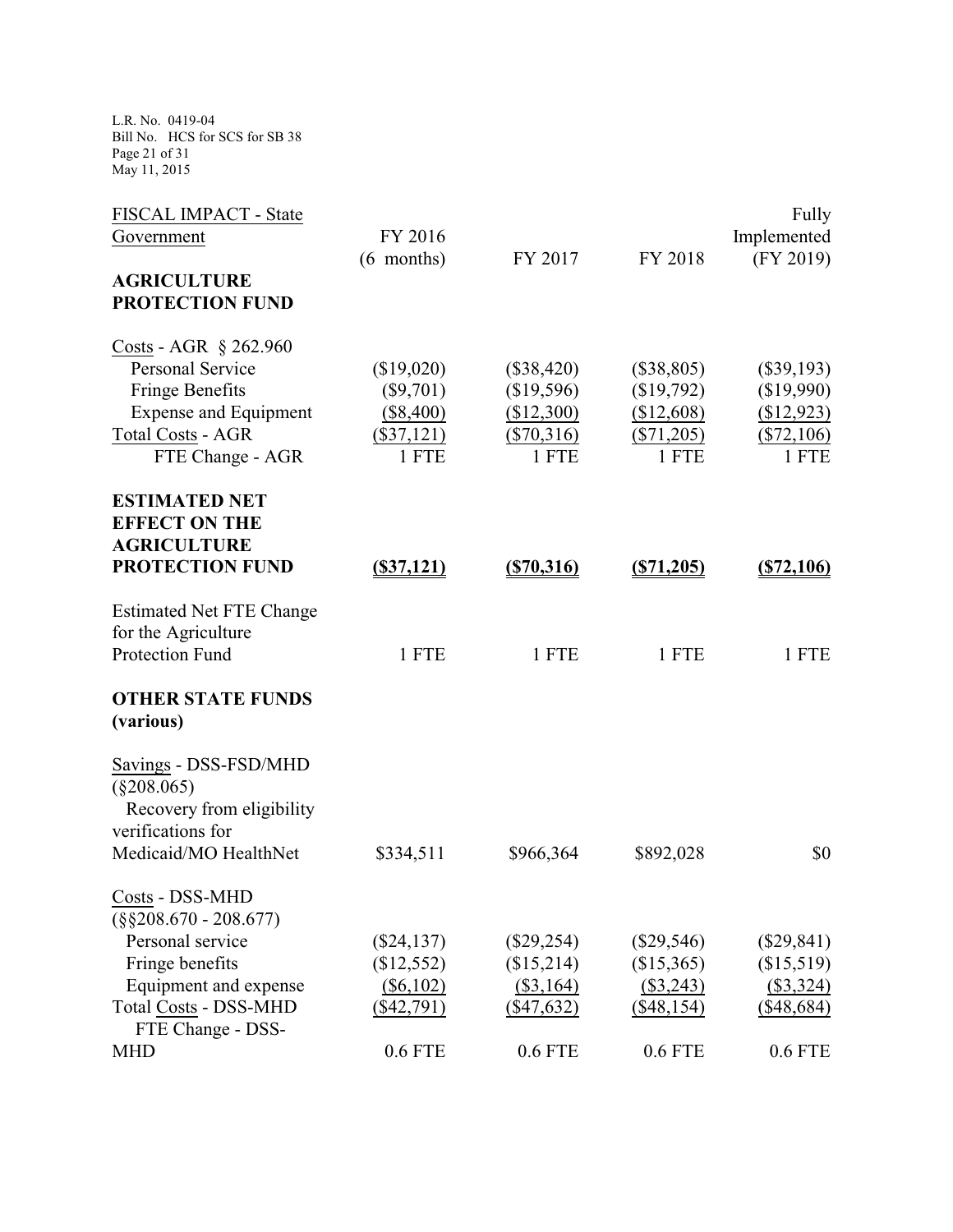L.R. No. 0419-04 Bill No. HCS for SCS for SB 38 Page 22 of 31 May 11, 2015

| FISCAL IMPACT - State                                                                                                                                      |                                    |                                     |                                      | Fully                               |
|------------------------------------------------------------------------------------------------------------------------------------------------------------|------------------------------------|-------------------------------------|--------------------------------------|-------------------------------------|
| Government                                                                                                                                                 | FY 2016<br>(6 months)              | FY 2017                             | FY 2018                              | Implemented<br>(FY 2019)            |
| <b>OTHER STATE FUNDS</b>                                                                                                                                   |                                    |                                     |                                      |                                     |
| (various) (cont.)                                                                                                                                          |                                    |                                     |                                      |                                     |
| Costs - MCHCP<br>$(\$376.379)$                                                                                                                             |                                    |                                     |                                      |                                     |
| <b>Prorating Prescriptions</b>                                                                                                                             | \$0 or (Greater<br>than $$7,000$ ) | \$0 or (Greater<br>than $$14,000$ ) | \$0 or (Greater<br>than $$14,000$ )  | \$0 or (Greater<br>than $$14,000$ ) |
| <b>ESTIMATED NET</b><br><b>EFFECT ON OTHER</b>                                                                                                             |                                    |                                     |                                      |                                     |
| <b>STATE FUNDS (various)</b>                                                                                                                               | <u>Less than</u><br>\$284,720      | <b>Less than</b><br>\$904,732       | <b>Less than</b><br><u>\$829,874</u> | (Greater than<br><u>\$62,684)</u>   |
| <b>Estimated Net FTE Change</b><br>on Other State Funds<br>(various)                                                                                       | <b>0.6 FTE</b>                     | <b>0.6 FTE</b>                      | $0.6$ FTE                            | $0.6$ FTE                           |
| <b>FEDERAL FUNDS</b>                                                                                                                                       |                                    |                                     |                                      |                                     |
| Income - DSS $(\S\S191.236 -$<br>191.238)<br>Income for health<br>information organization<br>expenditures                                                 | Greater than<br>\$83,333           | Greater than<br>\$100,000           | Greater than<br>\$100,000            | Greater than<br>\$100,000           |
| Income - DSS-FSD/MHD<br>$(\$208.065)$<br>Income for program<br>reimbursements for<br>contract and case<br>management fees for<br>eligibility verifications | \$1,654,033                        | \$2,266,644                         | \$2,361,843                          | \$2,461,040                         |
|                                                                                                                                                            |                                    |                                     |                                      |                                     |
| Income - DSS-MHD<br>$(\$§208.670 - 208.677)$                                                                                                               |                                    |                                     |                                      |                                     |
| Increase in program<br>reimbursements                                                                                                                      | \$345,294                          | \$248,285                           | \$252,423                            | \$256,648                           |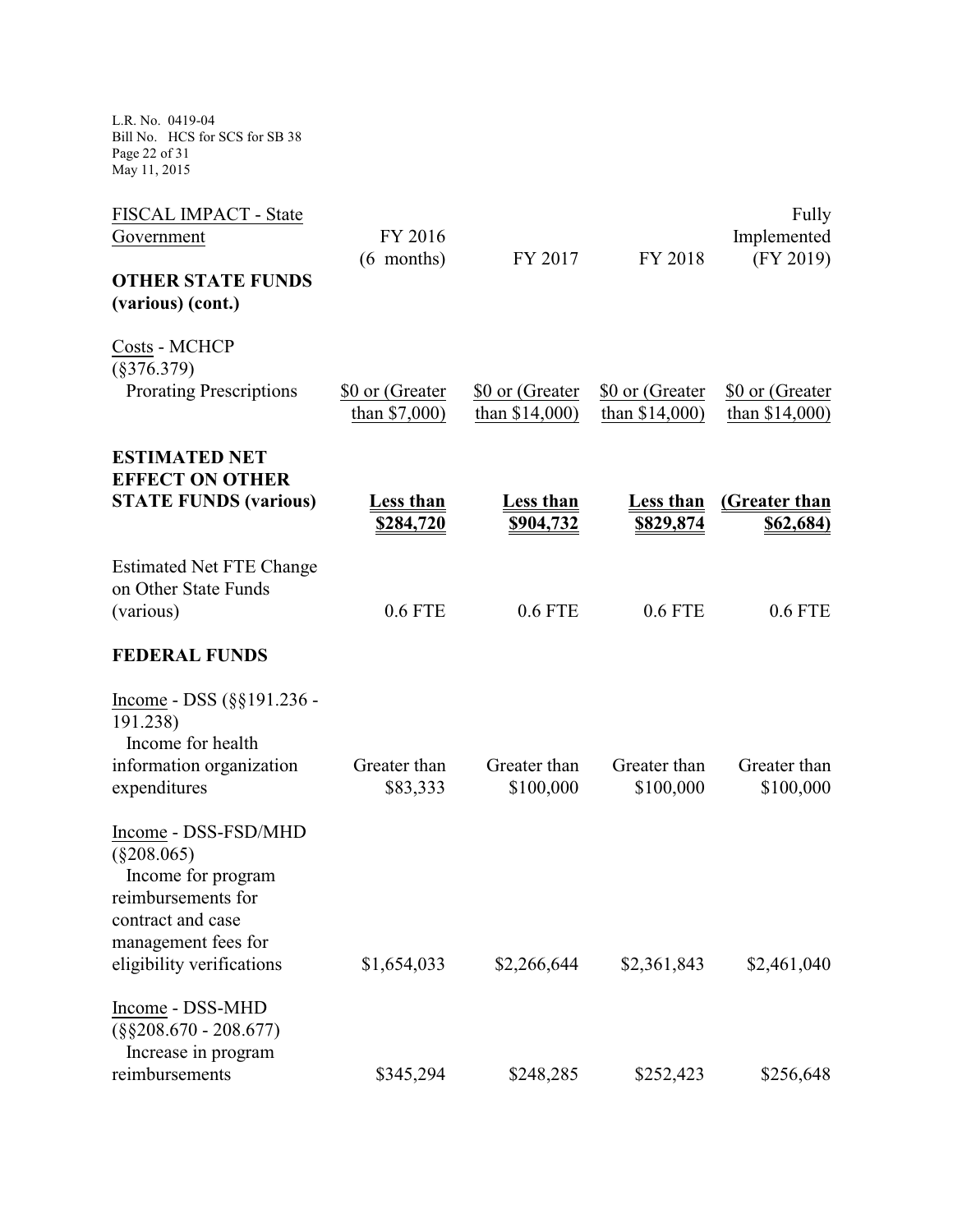L.R. No. 0419-04 Bill No. HCS for SCS for SB 38 Page 23 of 31 May 11, 2015

| FISCAL IMPACT - State       |               |                 |                 | Fully           |
|-----------------------------|---------------|-----------------|-----------------|-----------------|
| Government                  | FY 2016       |                 |                 | Implemented     |
|                             | (6 months)    | FY 2017         | FY 2018         | (FY 2019)       |
| <b>FEDERAL FUNDS</b>        |               |                 |                 |                 |
| (cont.)                     |               |                 |                 |                 |
| Savings - DSS-FSD/MHD       |               |                 |                 |                 |
| $(\$208.065)$               |               |                 |                 |                 |
| Reduction in program        |               |                 |                 |                 |
| expenditures due to         |               |                 |                 |                 |
| verification of eligibility |               |                 |                 |                 |
| for Medicaid/MO             |               |                 |                 |                 |
| HealthNet                   | \$1,443,835   | \$4,171,080     | \$3,850,227     | \$0             |
| Savings - DSS-FSD/MHD       |               |                 |                 |                 |
| $(\$208.065)$               |               |                 |                 |                 |
| Reduction in SNAP           |               |                 |                 |                 |
| expenditures                | \$1,143,180   | \$3,301,650     | \$3,049,002     | \$0             |
| Savings - DSS-MHD           |               |                 |                 |                 |
| $(\$§208.670 - 208.677)$    |               |                 |                 |                 |
| <b>Reduced NEMT costs</b>   | \$0           | \$0             | <u>\$0</u>      | \$66,844        |
| Total All Income and        |               |                 |                 |                 |
| Savings                     | Greater than  | Greater than    | Greater than    | Greater than    |
|                             | \$4,669,675   | \$10,087,659    | \$9,613,495     | \$2,884,532     |
| Costs - DSS (§§191.236 -    |               |                 |                 |                 |
| 191.238)                    |               |                 |                 |                 |
| Health information          |               |                 |                 |                 |
| organization expenditures   | (Greater than | (Greater than   | (Greater than   | (Greater than   |
|                             | \$83,333)     | \$100,000       | \$100,000)      | \$100,000       |
| Costs - DSS-FSD/MHD         |               |                 |                 |                 |
| $(\$208.065)$               |               |                 |                 |                 |
| Contract and case           |               |                 |                 |                 |
| management fees for         |               |                 |                 |                 |
| eligibility verifications   | (\$1,654,033) | $(\$2,266,644)$ | $(\$2,361,843)$ | $(\$2,461,040)$ |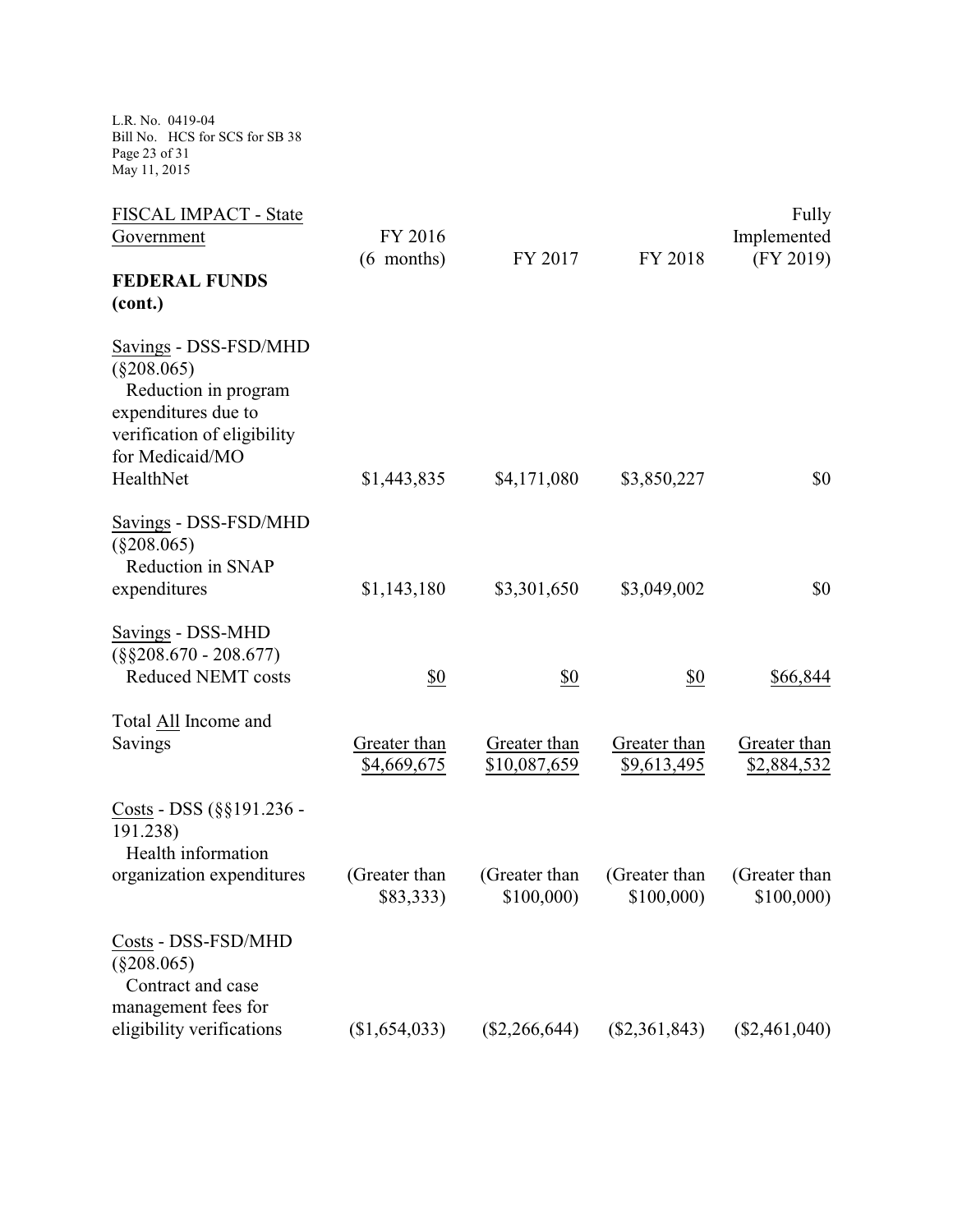L.R. No. 0419-04 Bill No. HCS for SCS for SB 38 Page 24 of 31 May 11, 2015

| FISCAL IMPACT - State                 |                  |                  |                  | Fully            |
|---------------------------------------|------------------|------------------|------------------|------------------|
| Government                            | FY 2016          |                  |                  | Implemented      |
|                                       | $(6$ months)     | FY 2017          | FY 2018          | (FY 2019)        |
| <b>FEDERAL FUNDS</b>                  |                  |                  |                  |                  |
| (cont.)                               |                  |                  |                  |                  |
| Costs - DSS-MHD                       |                  |                  |                  |                  |
| MMIS system costs                     |                  |                  |                  |                  |
| $(\$208.671)$                         | (\$137,500)      | \$0              | \$0              | \$0              |
| Program distributions for             |                  |                  |                  |                  |
| asynchronous telehealth               |                  |                  |                  |                  |
| services (§208.670.4)                 | (\$122,210)      | (\$153,023)      | (\$156,114)      | (\$159,279)      |
| <b>Total Costs - DSS-MHD</b>          | $(\$259,710)$    | (\$153,023)      | (\$156,114)      | $($ \$159,279)   |
| Costs - DSS-MHD                       |                  |                  |                  |                  |
| $(\$§208.670 - 208.677)$              |                  |                  |                  |                  |
| Personal service                      | $(\$48,273)$     | $(\$58,507)$     | $(\$59,092)$     | $(\$59,683)$     |
| Fringe benefits                       | $(\$25,104)$     | $(\$30,427)$     | $(\$30,731)$     | $(\$31,038)$     |
| Equipment and expense                 | (\$12,207)       | $(\$6,328)$      | $(\$6,486)$      | $($ \$6,648)     |
| <b>Total Costs - DSS-MHD</b>          | $(\$85,584)$     | $(\$95,262)$     | $(\$96,309)$     | $(\$97,369)$     |
| FTE Change - DSS-                     |                  |                  |                  |                  |
| <b>MHD</b>                            | 1.2 FTE          | 1.2 FTE          | <b>1.2 FTE</b>   | 1.2 FTE          |
| Costs - MCHCP                         |                  |                  |                  |                  |
| $(\$376.379)$                         |                  |                  |                  |                  |
| <b>Prorating Prescriptions</b>        | \$0 or (Greater  | \$0 or (Greater  | \$0 or (Greater  | \$0 or (Greater  |
|                                       | than $$12,500$ ) | than $$25,000$ ) | than $$25,000$ ) | than $$25,000$ ) |
| <b>Total All Costs</b>                | (Greater than    | (Greater than    | (Greater than    | (Greater than    |
|                                       | \$2,095,160      | \$2,639,929      | \$2,739,266      | \$2,842,688      |
| Loss - DSS-FSD/MHD                    |                  |                  |                  |                  |
| $(\$208.065)$<br>Reduction in program |                  |                  |                  |                  |
| reimbursements due to                 |                  |                  |                  |                  |
| verification of eligibility           |                  |                  |                  |                  |
| for Medicaid/MO                       |                  |                  |                  |                  |
| HealthNet                             | (\$1,443,835)    | $(\$4,171,080)$  | $(\$3,850,227)$  | \$0              |
|                                       |                  |                  |                  |                  |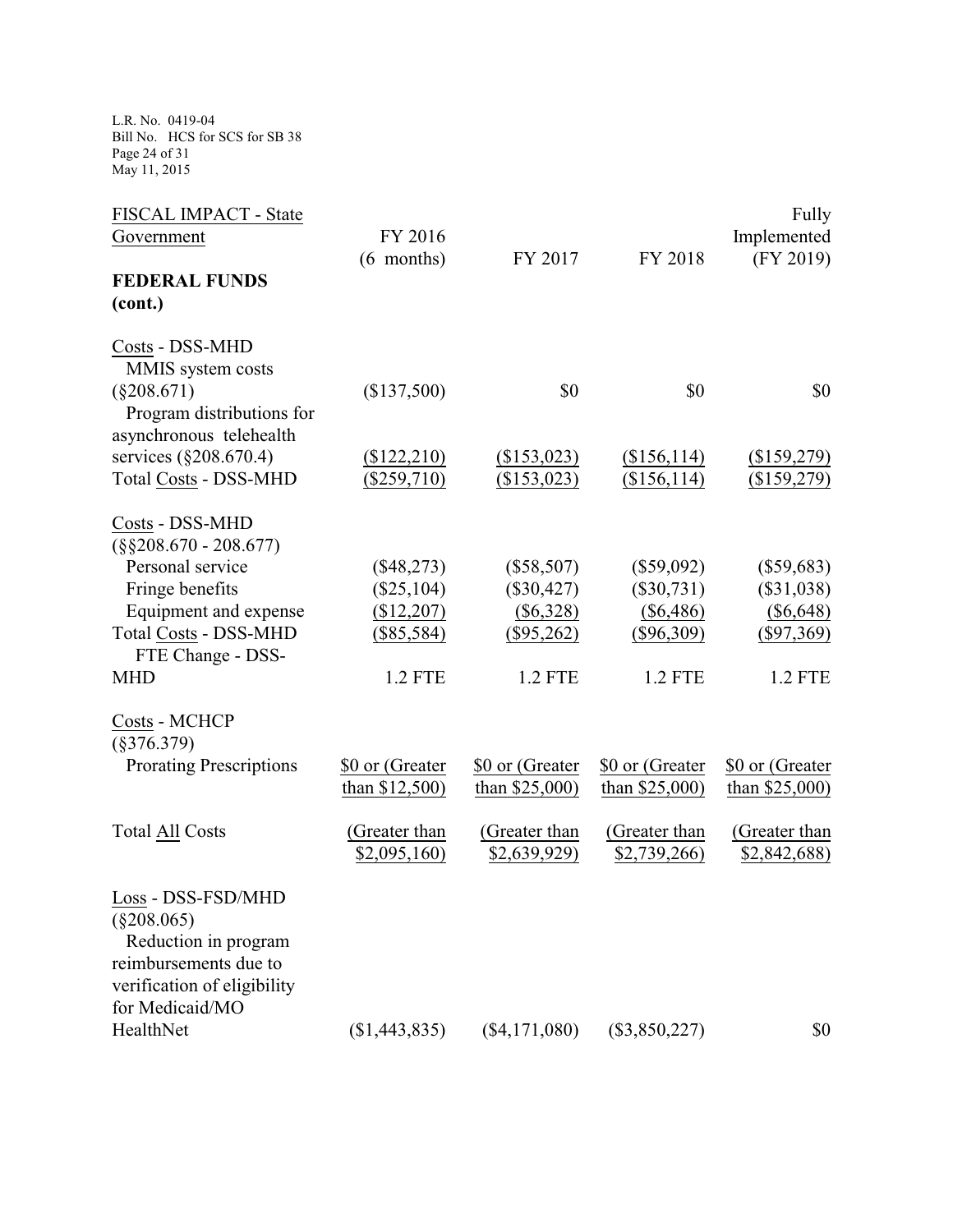L.R. No. 0419-04 Bill No. HCS for SCS for SB 38 Page 25 of 31 May 11, 2015

| FISCAL IMPACT - State                                                                                        |                            |                                   |                                  | Fully                             |
|--------------------------------------------------------------------------------------------------------------|----------------------------|-----------------------------------|----------------------------------|-----------------------------------|
| Government                                                                                                   | FY 2016                    |                                   |                                  | Implemented                       |
| <b>FEDERAL FUNDS</b>                                                                                         | $(6$ months)               | FY 2017                           | FY 2018                          | (FY 2019)                         |
| (cont.)                                                                                                      |                            |                                   |                                  |                                   |
| Loss - DSS-FSD/MHD<br>$(\$208.065)$<br>Reduction in SNAP<br>funds to the state                               | (\$1,143,180)              | $(\$3,301,650)$                   | $(\$3,049,002)$                  | \$0                               |
| Loss - DSS-MHD<br>$(\$§208.670 - 208.677)$<br>Reduction in NEMT<br>reimbursements<br><b>Total All Losses</b> | \$0<br>$(\$2,587,015)$     | \$0<br>$(\$7,472,730)$            | \$0<br>$(\$6,899,229)$           | $(\$66,844)$<br>$(\$66,844)$      |
| <b>ESTIMATED NET</b><br><b>EFFECT ON FEDERAL</b><br><b>FUNDS</b>                                             | (Greater than<br>\$12,500) | (Greater than<br><u>\$25,000)</u> | (Greater than<br><u>\$25,000</u> | (Greater than<br><u>\$25,000)</u> |
| <b>Estimated Net FTE Change</b><br>on Federal Funds                                                          | <b>1.2 FTE</b>             | 1.2 FTE                           | 1.2 FTE                          | <b>1.2 FTE</b>                    |
| FISCAL IMPACT - Local<br>Government                                                                          | FY 2016<br>$(10$ months)   | FY 2017                           | FY 2018                          | Fully<br>Implemented<br>(FY 2019) |
|                                                                                                              | <u>\$0</u>                 | <u>\$0</u>                        | <u>\$0</u>                       | <u>\$0</u>                        |

## FISCAL IMPACT - Small Business

Small business perinatal centers who provide perinatal care may incur a fiscal impact to adequately address the requirements of the proposed legislation. (Section 192.380)

This proposal may positively impact small business healthcare providers by allowing them to provide telehealth services to participants in their homes or schools. (§§208.670 - 208.677 and 208.686)

An increase in revenues to local small business farmers working with local school districts, correctional facilities, hospitals, nursing homes, and military bases to provide locally grown food could be expected from this proposal. (§§ 262.960, 262.962, and 348.407)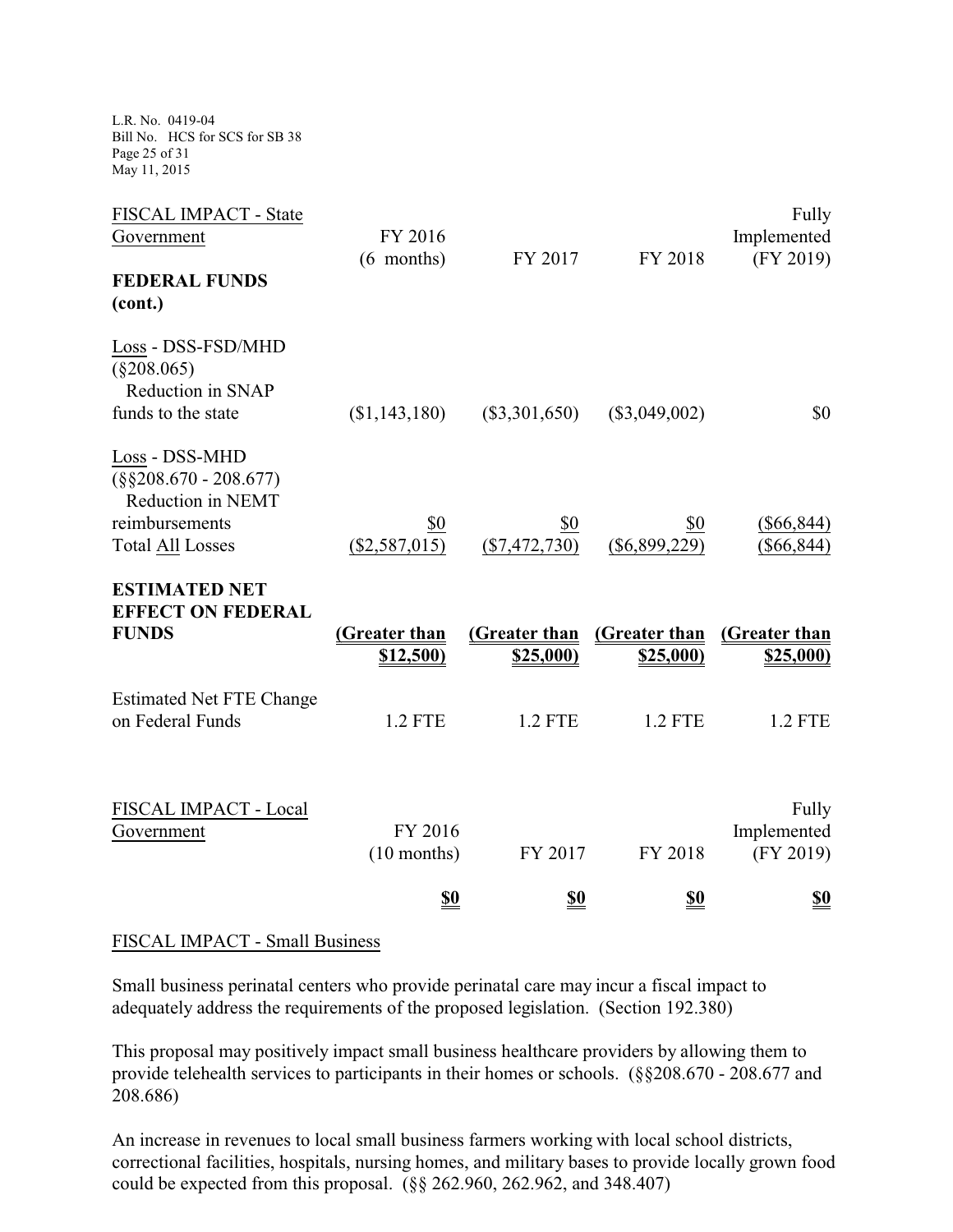L.R. No. 0419-04 Bill No. HCS for SCS for SB 38 Page 26 of 31 May 11, 2015

### FISCAL DESCRIPTION

The provision of this proposal adds that all approved health information organizations shall exchange standards-based clinical summaries for patients and all clinical and claims data from any agency within the state. Beginning August 28, 2015 all existing single feasible source vendor contracts awarded to health information organizations operating in the state shall receive no further appropriations. In addition the state shall not restrict the availability of or access to any state agency sponsored data sets including but not limited to, MO HealthNet patient level claim data and MO HealthNet patient level clinical data to any approved health information organization.

The Missouri Health Information Exchange Commission is created. The commission shall have the authority to develop process by which a health information organization may receive approval status, develop a process for the investigation of reported complaints and develop a process by which an approved health information organization shall be reapproved at appropriates levels. (§§191.236 - 191.238)

This proposal establishes the Perinatal Advisory Council, which shall be comprised of representatives from specified community and health organizations and professions. After receiving public input, the council shall make recommendations for the division of the state into neonatal and maternal care regions. The council shall also establish standards for all neonatal and maternal levels of birthing hospital care, focusing on facilities, coordination, management, risk identification and referrals, consultation services, reporting requirements, and monitoring and evaluation of performance. The council shall base its standards upon evidence and best practices as identified by the American Academy of Pediatrics and the American Congress of Obstetricians and Gynecologists. By January 1, 2017, hospital license applications shall include the appropriate level of maternal care and neonatal care designations under the standards established in this proposal. Beginning January 1, 2017, any hospital operated by a state university shall report, upon request by the department, the appropriate level of maternal care designation and neonatal care designation as determined by the standards. The department may partner with appropriate nonprofit organizations meeting specified requirements to administer the provisions of the section. (Section 192.380)

By January 1, 2016, this proposal requires the Department of Social Services to procure a contractor for the purpose of providing verification of initial and ongoing eligibility data for the Supplemental Nutrition Assistance Program; Temporary Assistance for Needy Families; Women, Infants, and Children Supplemental Nutrition Program; Child Care Assistance Program; and MO HealthNet Program. The contractor must conduct data matches using specified information relevant to eligibility against public records and other data sources to verify eligibility data. The contractor must evaluate the income, resources, and assets of each applicant and recipient no less than quarterly. In addition to quarterly eligibility data verification, the contractor must identify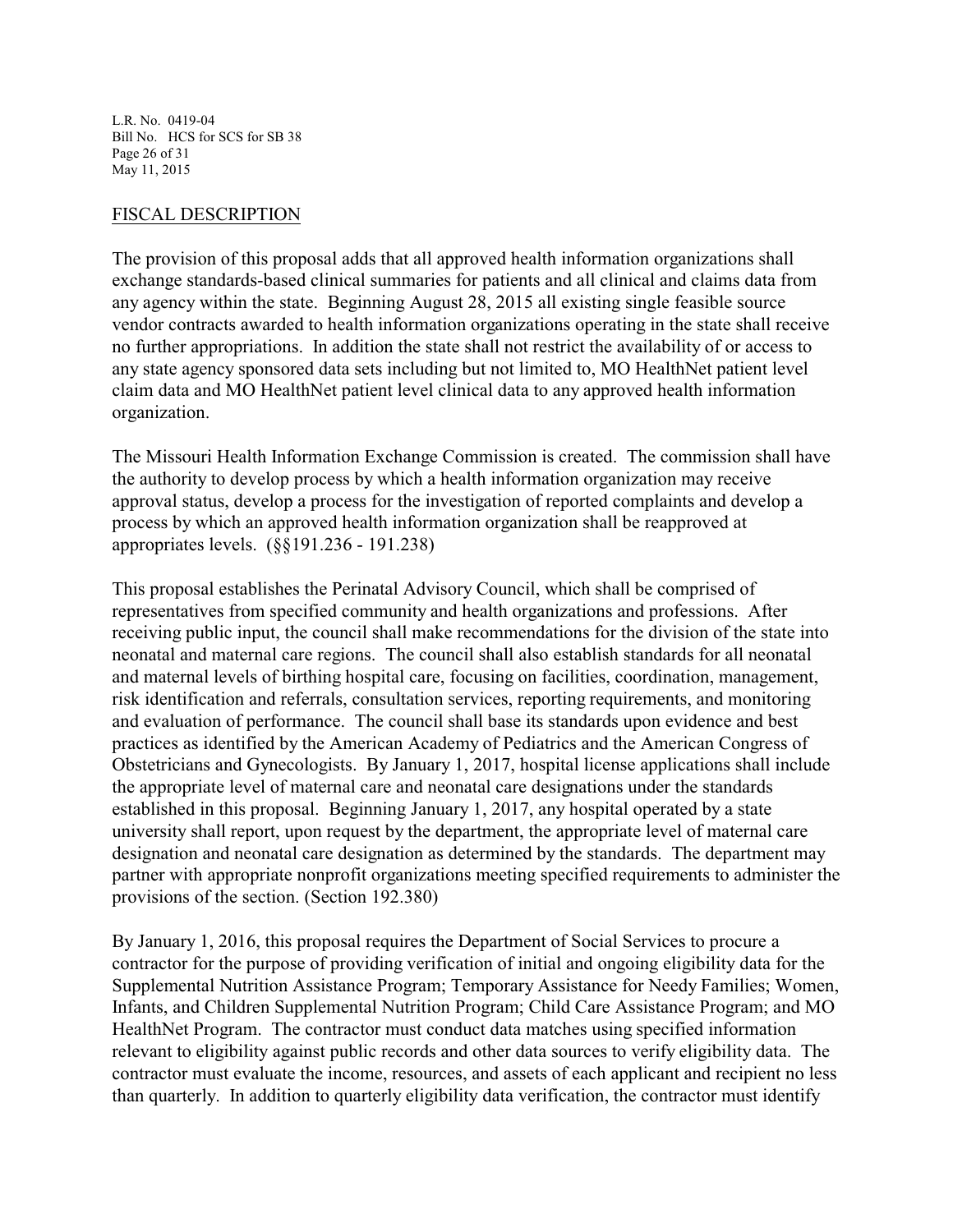L.R. No. 0419-04 Bill No. HCS for SCS for SB 38 Page 27 of 31 May 11, 2015

### FISCAL DESCRIPTION (continued)

on a monthly basis any program participants who have died, moved out of state, or have been incarcerated longer than 90 days. Upon completing an eligibility data verification of an applicant or recipient, the contractor is required to notify the department of the results, except that the contractor is prohibited from verifying the eligibility data of persons residing in long-term care facilities whose income and resources were at or below the applicable financial eligibility standards at the time of their last review. The department must make an eligibility determination within 20 business days of receipt of the notification. The proposal requires the department to retain final authority over eligibility determinations and the contractor must keep a record of all eligibility data verifications communicated to the department.

The department and contractor must file a joint report on a yearly basis, within 30 days of the end of each calendar year, to the Governor, the Speaker of the House of Representatives, and the President Pro Tem of the Senate. The proposal specifies the information that must be included in the report. (§§208.065 and 208.078)

The proposal changes the laws regarding the use of store-and-forward technology in the practice of telehealth services for MO HealthNet recipients. The proposal defines "asynchronous store-and-forward" as the transfer of a patient's clinically important digital samples, such as still images, videos, audio, and text files, and relevant data from an originating site through the use of a camera or similar recording device that stores digital samples that are forwarded via telecommunication to a distant site for consultation by a consulting provider without requiring the simultaneous presence of the patient and the patient's treating provider. The proposal requires the Department of Social Services, in consultation with the departments of Mental Health and Health and Senior Services, to promulgate rules governing the use of asynchronous store-and-forward technology in the practice of telehealth in MO HealthNet. The rules must address asynchronous store-and-forward usage issues as specified in the bill. Telehealth providers using asynchronous store-and-forward technology must be required to obtain patient consent before asynchronous store-and-forward services are initiated and to ensure confidentiality of medical information. Asynchronous store-and-forward technology in the practice of telehealth may be utilized to service individuals who are qualified as MO HealthNet participants under Missouri law. Reimbursement for the asynchronous store-and-forward services must be made so that the total payment for the consultation must be divided between the treating provider and the consulting provider. The total payment for both the treating provider and the consulting provider must not exceed the payment for a face-to-face consultation of the same level. The standard of care for the use of asynchronous store-and-forward technology in the practice of telehealth must be the same as the standard of care for face-to-face care.

The proposal establishes the Telehealth Services Advisory Committee to advise the Department of Social Services and propose rules regarding the coverage of telehealth services utilizing asynchronous store-and-forward technology. The committee must be comprised of the following members with non-Department of Social Services members appointed by the Governor: (1) The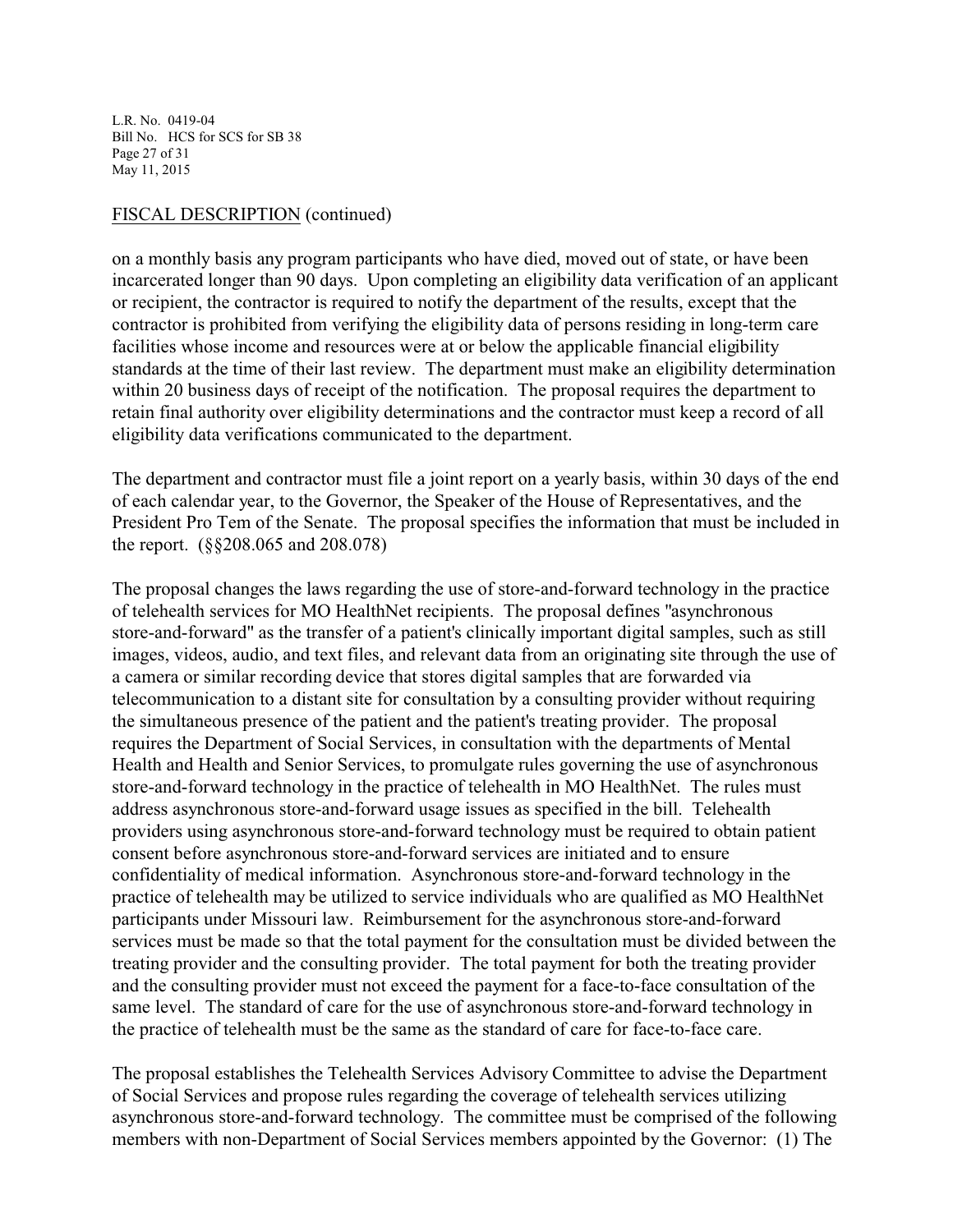L.R. No. 0419-04 Bill No. HCS for SCS for SB 38 Page 28 of 31 May 11, 2015

#### FISCAL DESCRIPTION (continued)

Director of the MO HealthNet Division within the Department of Social Services, or the director's designee; (2) The medical director of the MO HealthNet Division; (3) A representative from a Missouri institution of higher education with expertise in telemedicine; (4) A representative from the Missouri Office of Primary Care and Rural Health within the Department of Health and Senior Services; (5) Two board-certified specialists licensed to practice in Missouri; (6) A representative from a hospital located in Missouri that utilizes telehealth medicine; (7) A primary care provider from a federally qualified health center (FQHC) or rural health clinic; and (8) A primary care provider from a rural setting other than from an FQHC or rural health clinic. Members of the committee must not receive any compensation for their services but must be reimbursed for any actual and necessary expenses incurred in the performance of their duties.

The proposal requires specified individuals who are licensed in Missouri to be considered eligible health care providers for the provision of telehealth services in the MO HealthNet Program. Eligible individuals must include: (1) Physicians, assistant physicians, and physician assistants; (2) Advanced registered nurse practitioners; (3) Dentists, oral surgeons, and dental hygienists under the supervision of a currently registered and licensed dentist; (4) Psychologists and provisional licensees; (5) Pharmacists; (6) Speech, occupational, or physical therapists; (7) Clinical social workers; (8) Podiatrists; (9) Licensed professional counselors; and (10) Health care providers practicing in a rural health clinic or federally qualified health center.

The proposal defines "originating site" as a telehealth site where the MO HealthNet participant receiving the telehealth service is located for the encounter and "clinical staff" as any health care provider licensed to practice in Missouri. The originating site must ensure immediate availability of clinical staff during a telehealth encounter if a participant requires assistance; however, no originating site must be required to maintain immediate availability of on-site clinical staff during the telemonitoring services or activities. An originating site must be one of the following locations: (1) Office of a physician or health care provider; (2) Hospital; (3) Critical access hospital; (4) Rural health clinic; (5) Federally qualified health center; (6) Licensed long-term care facility; (7) Dialysis center; (8) Missouri state habilitation center or regional office; (9) Community mental health center; (10) Missouri state mental health facility; (11) Missouri state facility; (12) Missouri residential treatment facility licensed by and under contract with the Children's Division within the Department of Social Services that has a contract with the division. Facilities must have multiple campuses and have the ability to adhere to technology requirements. Missouri licensed psychiatrists, licensed psychologists, or provisionally licensed psychologists, and advanced registered nurse practitioners who are enrolled MO HealthNet providers must be the only consulting providers at these locations; (13) Comprehensive Substance Treatment and Rehabilitation (CSTAR) Program; (14) School; (15) The MO HealthNet recipient's home; or (16) Clinical designated area in a pharmacy. If the originating site is a school, the school must obtain permission from the parent or guardian of any student receiving telehealth services prior to each provision of service.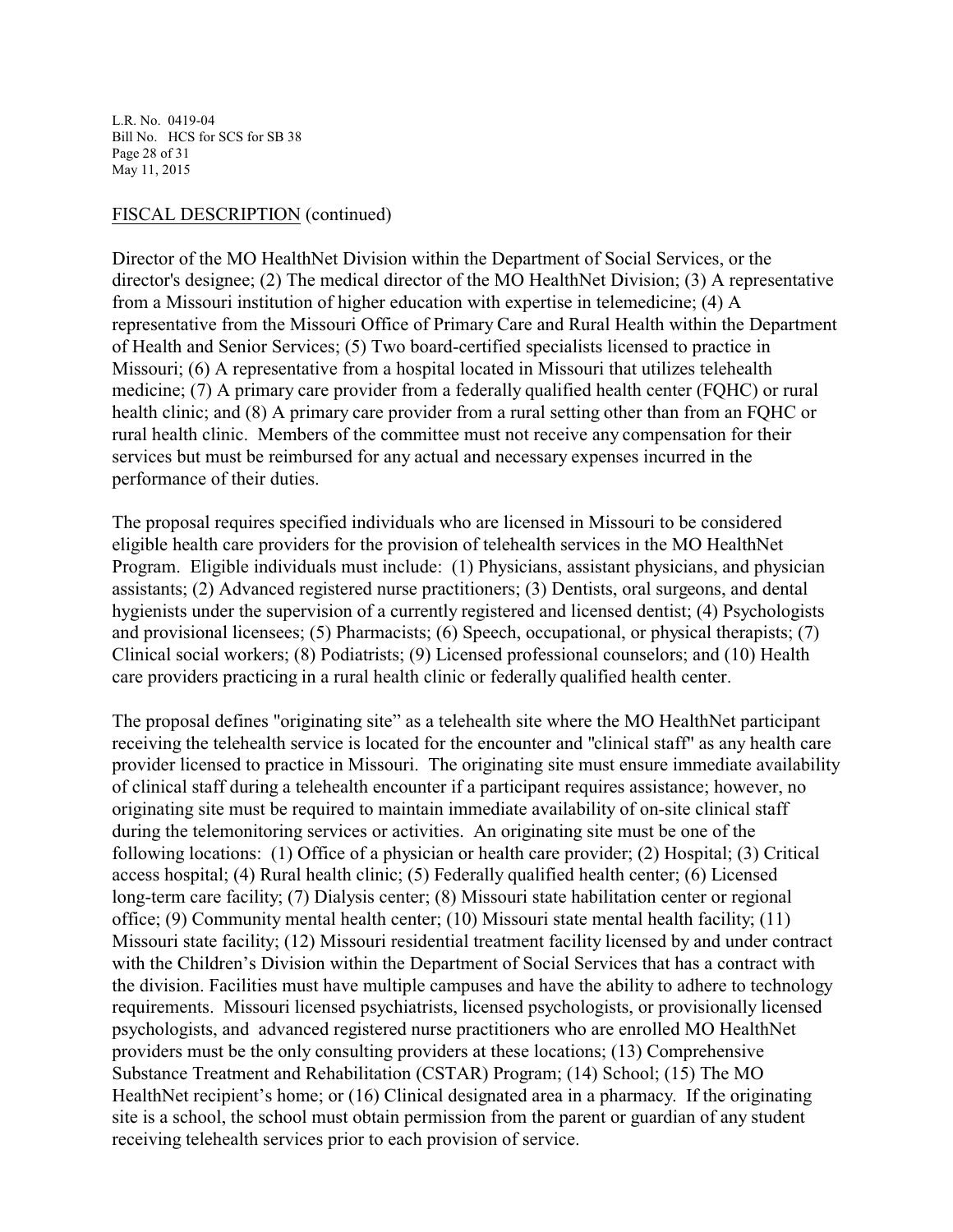L.R. No. 0419-04 Bill No. HCS for SCS for SB 38 Page 29 of 31 May 11, 2015

## FISCAL DESCRIPTION (continued)

Subject to appropriations, the department must establish a statewide program that permits reimbursement under the MO HealthNet Program for home telemonitoring services. The proposal defines "home telemonitoring service" as a health care service that requires scheduled remote monitoring of data related to a patient's health and transmission of the data to a Utilization Review Accreditation Commission accredited health call center. The program must: (1) Provide that home telemonitoring services are available only to individuals who are diagnosed with conditions specified in the bill and who exhibit two or more of specified risk factors; (2) Ensure that clinical information gathered by a home health agency or hospital while providing home telemonitoring services is shared with the patient's physician; and (3) Ensure that the program does not duplicate any disease management program services provided by MO HealthNet. If, after implementation, the department determines that the program established under these provisions is not cost effective, the department may discontinue the program and stop providing reimbursement under the MO HealthNet Program for home telemonitoring services. The department must determine whether the provision of home telemonitoring services to individuals who are eligible to receive benefits under both the MO HealthNet and Medicare programs achieves cost savings for the Medicare Program. If, before implementing any of these provisions, the department determines that a waiver or authorization from a federal agency is necessary for implementation, it must request the waiver or authorization and may delay implementation until the waiver or authorization is granted. (§§208.670 - 208.677 and 208.686)

This proposal amends the Joint Committee on Public Assistance to have as its purpose of study the efficacy of the program as well as the resources needed to continue and improve public assistance program over time. The committee shall receive and obtain information from the departments of Social Services, Mental Health, Health and Senior Services and Elementary and Secondary Education as applicable, regarding the projected budget of all public assistance programs including, but not limited to, MO HealthNet, the supplemental nutrition assistance program (SNAP), and temporary assistance for needy families (TANF).

The committee shall meet at least twice a year and shall provide public notice of such meetings thirty days in advance. The committee is authorized to hire an employee or enter into employment contracts. The compensation of such personnel and the expenses of the committee. The committee may also hire or contract for an executive director to conduct investigations to fulfill the duties of the committee. (§208.952)

This proposal changes and expands the Farm-to-School Program to the Farm-to-Table Program to include schools, correctional facilities, hospitals, nursing homes, and military bases. The proposal requires the Department of Agriculture to establish program goals, including that participating institutions must purchase at least 5% of their food locally by December 31, 2018.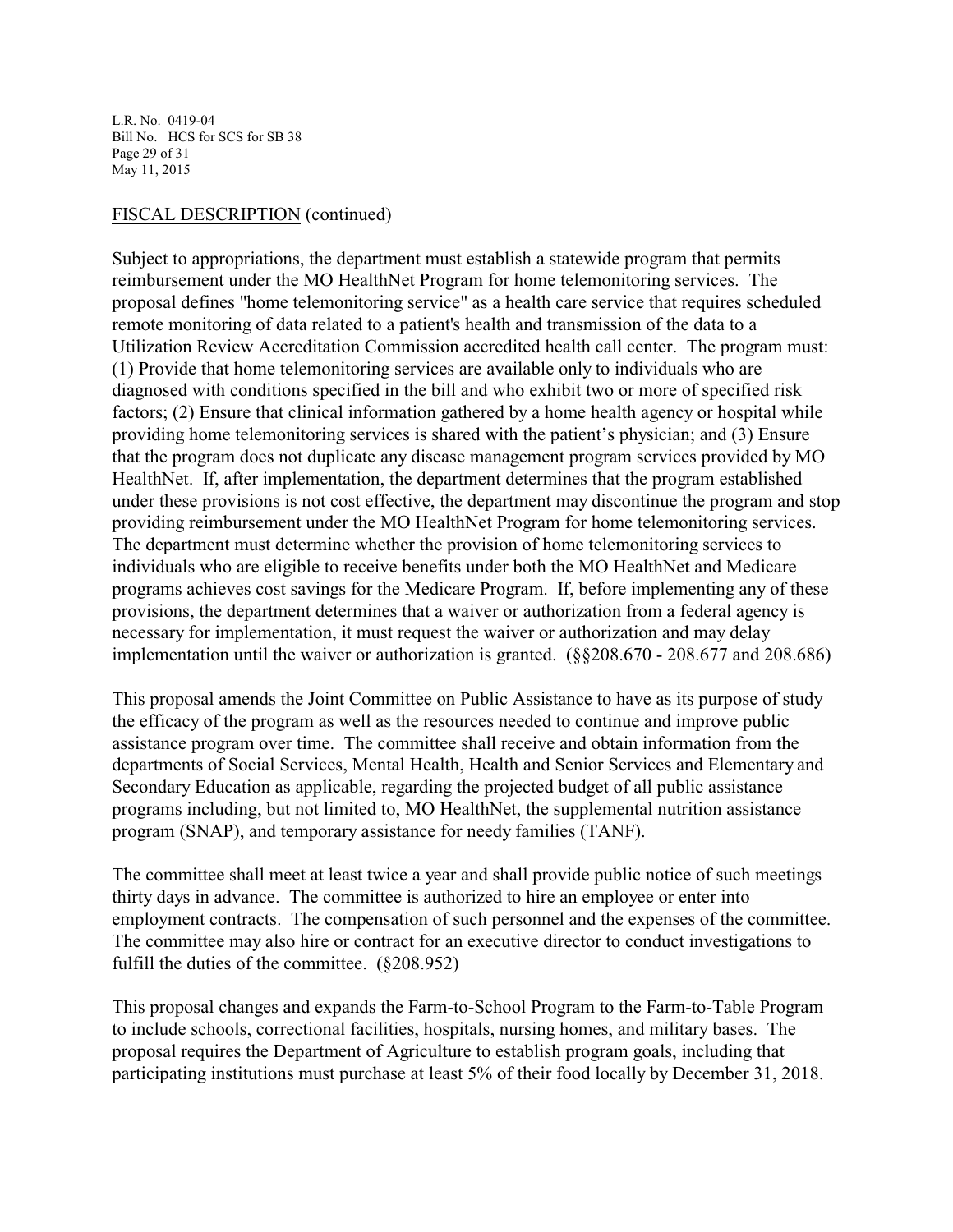L.R. No. 0419-04 Bill No. HCS for SCS for SB 38 Page 30 of 31 May 11, 2015

## FISCAL DESCRIPTION (continued)

The proposal also changes and expands the Farm-to-School Taskforce to the Farm-To-Table Taskforce to include a representative from the Departments of Corrections and Health and Senior Services and a representative from one of the state's military bases.

The Director of the Department of Corrections will appoint one person who is employed as a correctional facility food service director and the Director of the Department of Health and Senior Services will appoint one person who is employed as a hospital or nursing home food services director.

This proposal has an effective date of January 1, 2016. (§§ 262.960, 262.962, and 348.407)

This proposal requires a health carrier and health benefit plan that provides prescription drug coverage in the state to permit and apply a prorated daily cost-sharing rate to prescriptions that are dispensed by a network pharmacy for less than a 30 day supply if the prescriber or pharmacist indicates the fill or refill could be in the best interest of the patient or is for the purpose of synchronizing the patient's chronic medications.

A health carrier or health benefit plan that provides prescription drug coverage is prohibited from denying coverage for the dispensing of any drug prescribed for the treatment of a chronic illness that is made in accordance with a plan among the insured, the prescriber, and a pharmacist to synchronize the refilling of multiple prescriptions for the insured. The proposal prohibits a health carrier or health benefit plan providing prescription drug coverage from using payment structures incorporating prorated dispensing fees determined by calculation of the days' supply of medication dispensed and requires dispensing fees to be determined exclusively on the total number of prescriptions dispensed. (§376.379)

This legislation is not federally mandated, would not duplicate any other program and but may require additional capital improvements or rental space.

#### SOURCES OF INFORMATION

Department of Agriculture Department of Economic Development Department of Elementary and Secondary Education Department of Health and Senior Services Department of Insurance, Financial Institutions and Professional Registration Department of Mental Health Department of Natural Resources